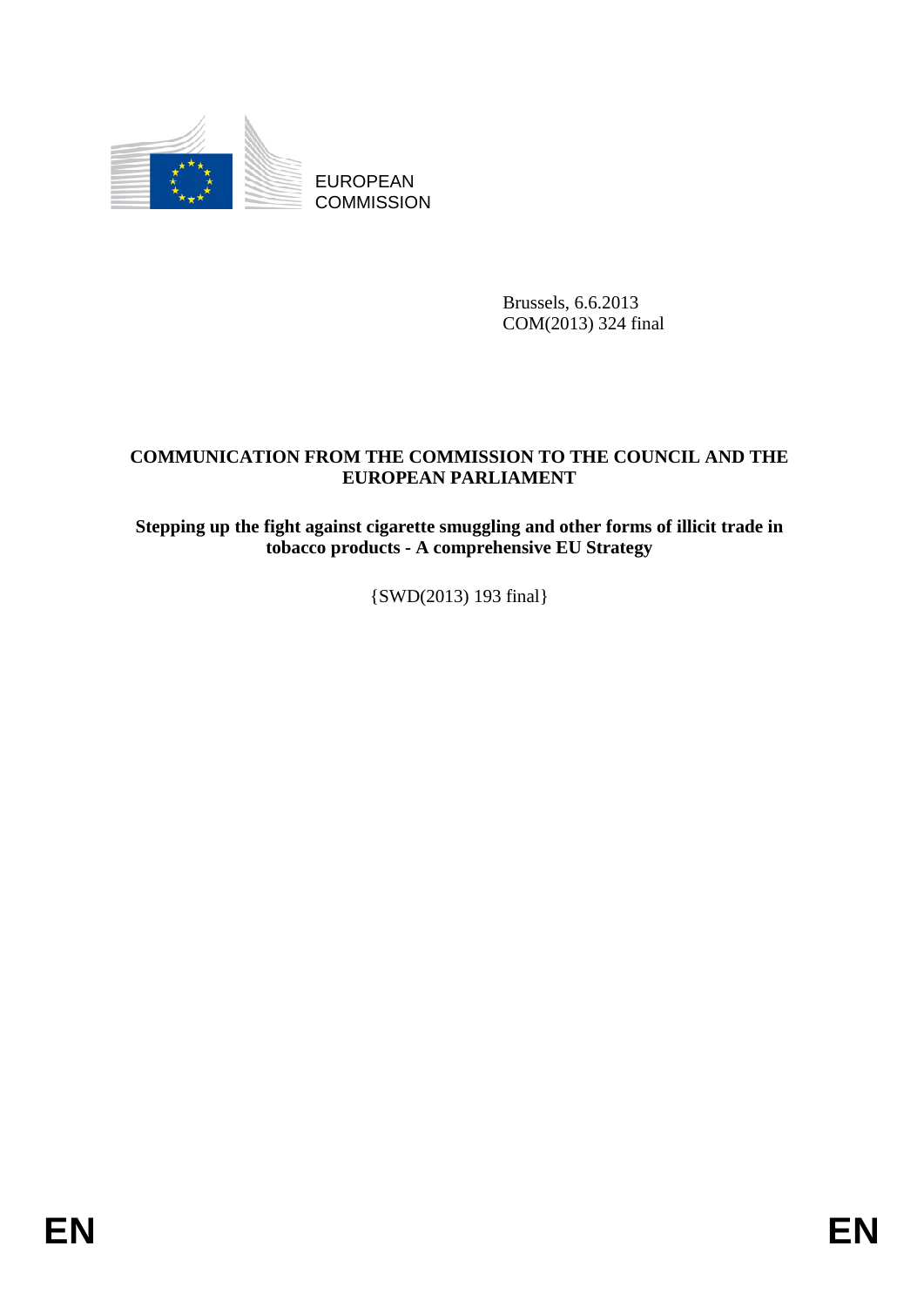# **TABLE OF CONTENTS**

COMMUNICATION FROM THE COMMISSION TO THE COUNCIL AND THE EUROPEAN PARLIAMENT Stepping up the fight against cigarette smuggling and other forms of illicit trade in tobacco products - A comprehensive EU Strategy

| 1.     |                                                                                  |  |
|--------|----------------------------------------------------------------------------------|--|
| 2.     |                                                                                  |  |
| 2.1.   |                                                                                  |  |
| 2.2.   |                                                                                  |  |
| 2.3.   |                                                                                  |  |
| 2.4.   |                                                                                  |  |
| 2.5.   |                                                                                  |  |
| 3.     |                                                                                  |  |
| 3.1.   |                                                                                  |  |
| 3.2.   |                                                                                  |  |
| 3.3.   |                                                                                  |  |
| 3.3.1. |                                                                                  |  |
|        |                                                                                  |  |
|        |                                                                                  |  |
| 3.3.2. |                                                                                  |  |
| 3.3.3. |                                                                                  |  |
| 3.3.4. |                                                                                  |  |
| 3.3.5. |                                                                                  |  |
| 3.4.   | Low disincentives: Sanctions imposed by the Member States are relatively low  16 |  |
| 4.     |                                                                                  |  |
| 4.1.   |                                                                                  |  |
| 4.2.   |                                                                                  |  |
| 4.3.   |                                                                                  |  |
| 4.3.1. |                                                                                  |  |
|        |                                                                                  |  |
|        |                                                                                  |  |
|        |                                                                                  |  |
|        |                                                                                  |  |
|        |                                                                                  |  |
|        |                                                                                  |  |
| 4.3.2. |                                                                                  |  |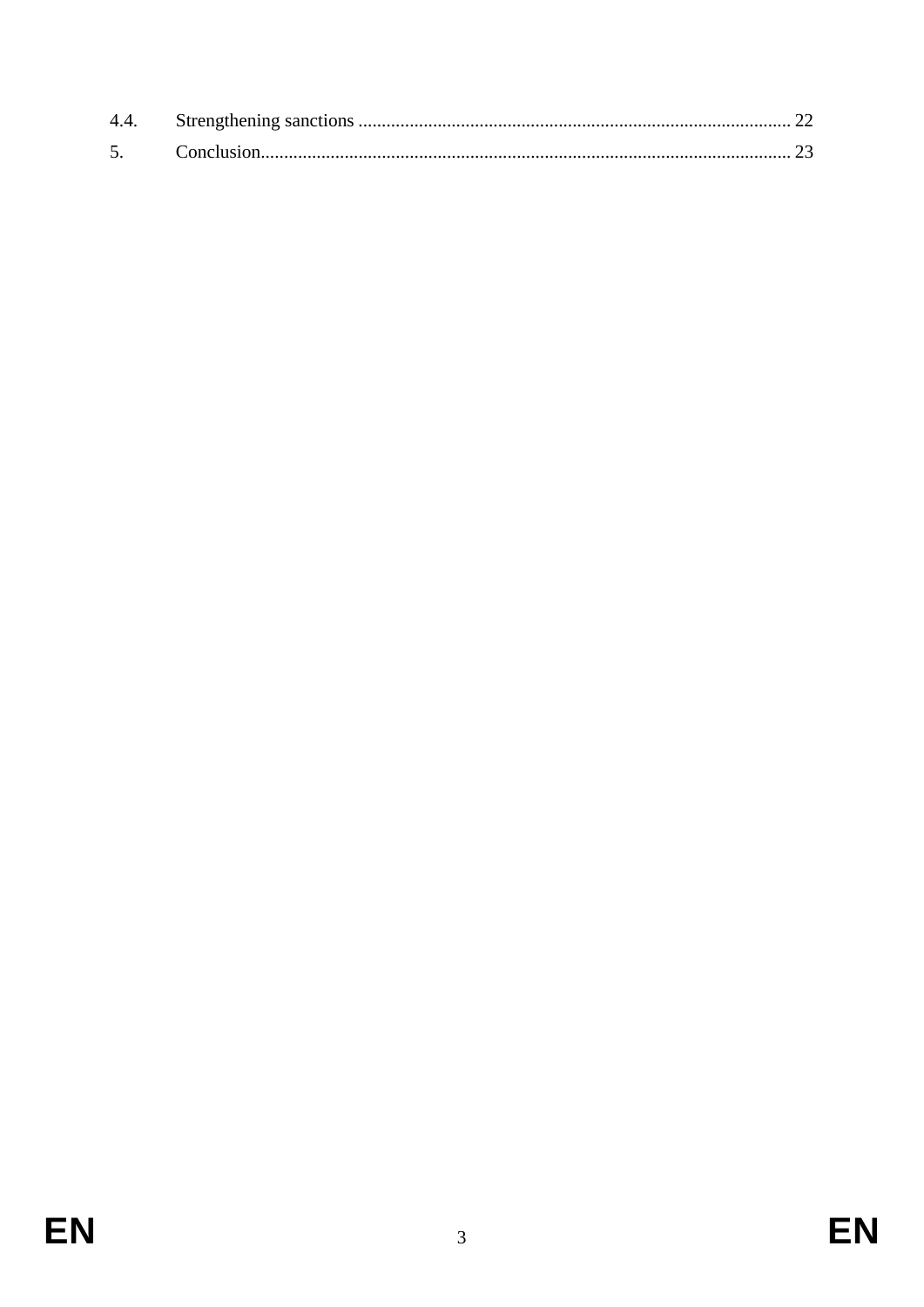### **COMMUNICATION FROM THE COMMISSION TO THE COUNCIL AND THE EUROPEAN PARLIAMENT**

#### **Stepping up the fight against cigarette smuggling and other forms of illicit trade in tobacco products - A comprehensive EU Strategy**

#### <span id="page-3-0"></span>**1. INTRODUCTION**

According to the estimates of the European Anti-Fraud Office (OLAF) the illicit trade<sup>1</sup> in cigarettes causes annual financial losses of over EUR 10 billion in the budgets of the European Union and its Member States<sup>2</sup>. These losses come from unpaid customs duties as well as taxes, including value added taxes (VAT) and excise duties. Cigarettes constitute the biggest share of illicit tobacco trade, but other tobacco products (such as hand rolling tobacco) are also traded illegally.

A decade ago, illicit trade was mainly constituted of large-scale container smuggling of wellknown brands of cigarettes. In the last years, the relative share of smuggling of these 'main brands<sup>3</sup>, has decreased. On the other hand, counterfeiting, illegal production and, most importantly, smuggling of 'other<sup>4</sup> brands' (produced mainly outside the EU in quantities vastly exceeding the demand on those national markets) are on the rise.

Illicit tobacco trade is not only an economic issue. In addition to significant damage to national and EU revenues, the illicit trade fuels the shadow economy. In fact it is almost exclusively the domain of organised criminal groups operating across borders. Furthermore, from a health point of view, illicit trade undermines policy initiatives aimed at reducing the consumption of tobacco products, particularly amongst vulnerable groups such as young people and low income groups. Illicit tobacco products are for the most part not produced in accordance with requirements of EU tobacco products legislation<sup>5</sup>.

The European Commission and Member States have already taken action to curb illegal tobacco trade. For example, legally binding Cooperation Agreements have been concluded with four of the world's leading cigarette manufacturers<sup>6</sup>. In 2011, the Commission presented an Action Plan to tackle smuggling at the EU's Eastern land border<sup>7</sup> to address problems identified in that particular geographical area. However, the analysis of the available

 $\frac{1}{1}$  In this Communication, 'illicit trade' is understood to include different types of (international) smuggling of both genuine and counterfeit tobacco products (mainly cigarettes), as well as illicit internal EU production and distribution.

The estimation is based on seizures reported by the Member States which amounted to  $4.5 - 4.6$  billion cigarettes per year between 2005 and 2011.

Including brands of the four main global producers: Philip Morris International, Japan Tobacco International, British American Tobacco and Imperial Tobacco Limited.

For the purpose of this Communication the expression "*Other brands*" is used to describe brands not produced by the four manufacturers with which the EU and the Member States have Cooperation Agreements. These cigarettes are often referred to as 'cheap whites'.

For example as regards provisions on ingredients and the obligatory presentation of health warnings on the package.

Philip Morris International (July 2004), Japan Tobacco International (December 2007), British American Tobacco (July 2010) and Imperial Tobacco Limited (September 2010), see on http://ec.europa.eu/anti\_fraud/investigations/eu-revenue/cigarette\_smuggling\_en.htm.

Commission Staff Working Document accompanying the Commission Anti-fraud Strategy, Brussels, 24.6.2011, SEC(2011) 791 final, hereinafter referred to as 'Eastern Border Action Plan'.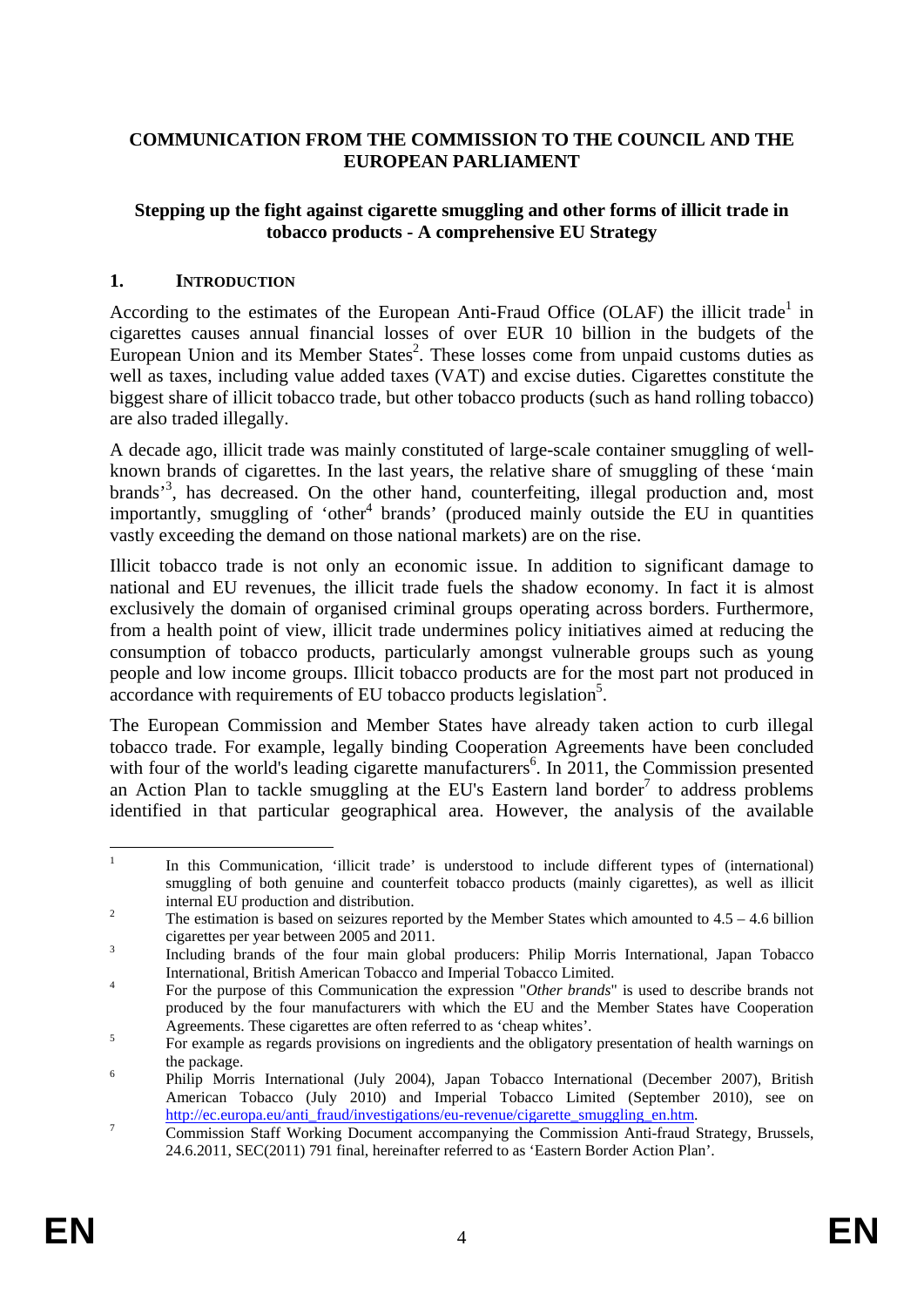information<sup>8</sup> shows that despite these efforts, overall the illicit trade is increasing in the EU. The EU faces a rising illicit influx of other brands coming from outside the EU as well as increased illicit production and distribution inside the EU.

Furthermore, illicit trade in tobacco products is certainly not exclusive to the  $EU - it$  is a world-wide problem. Indeed, in November 2012, the 176 Contracting Parties to the WHO Framework Convention on Tobacco Control (FCTC) adopted a Protocol to the Convention specifically to address the problem of illicit trade in tobacco products<sup>9</sup>.

The problem is significant and it is global. It manifests itself in different modes at the borders and within the EU. The illicit trade is influenced by demand and supply factors, and by the lack of effectiveness of control measures. Its substantial financial impact on the budgets of the EU and the Member States is very serious, in particular in the current economic crisis in the EU. It is clear that a comprehensive approach to the problem of illicit trade in tobacco is thus called for.

**This Communication outlines the nature and scale of the EU problem of illicit tobacco trade, identifies factors that contribute to it, and proposes a comprehensive EU Strategy to fight the problem in the EU.** 

**The Strategy's comprehensive approach takes into account that the fight against the illicit trade is a cross-cutting issue that is affected by many factors and drivers and in turn involves a broad range of EU and/or national policies.** 

#### <span id="page-4-0"></span>**2. NATURE AND SCALE OF THE EU PROBLEM OF ILLICIT TOBACCO TRADE**

### <span id="page-4-1"></span>**2.1. The nature of illicit trade**

Illicit tobacco trade encompasses different phenomena, which are to a certain extent different and require different responses at different levels. The different forms of illicit trade include:

- (international) smuggling of genuine tobacco products (i.e. main brands and 'other brands')
- (international) smuggling of counterfeit cigarettes, and
- illegal production and distribution within the EU (no customs duties involved, unpaid VAT and excise duties).

**International smuggling** (of both genuine and counterfeit goods) can involve:

- false/incorrect declarations (declaring the wrong description/value/origin/etc. of goods incorrect customs duties are paid, if any, unpaid VAT and excise duties),
- concealing goods inside legitimate cargo or vehicles or on passengers (unpaid customs duties, VAT and excise duties), and finally,
- illegal border crossing, avoiding authorities altogether (unpaid customs duties, VAT and excise duties).

Within the EU, illicit trade encompasses illicit/unauthorised production and distribution within the EU customs territory (including across different tax jurisdictions). Illicit distribution includes goods produced inside the EU declared for export or for intra-EU delivery and moved under VAT and excise suspension but never leaving the EU's customs territory or delivered to a consignee within the EU that is indicated in the excise document in

 $\frac{1}{8}$ See Chapter 2.

 $\overline{9}$ Protocol to eliminate illicit trade in tobacco products (hereinafter referred to as the 'FCTC Protocol').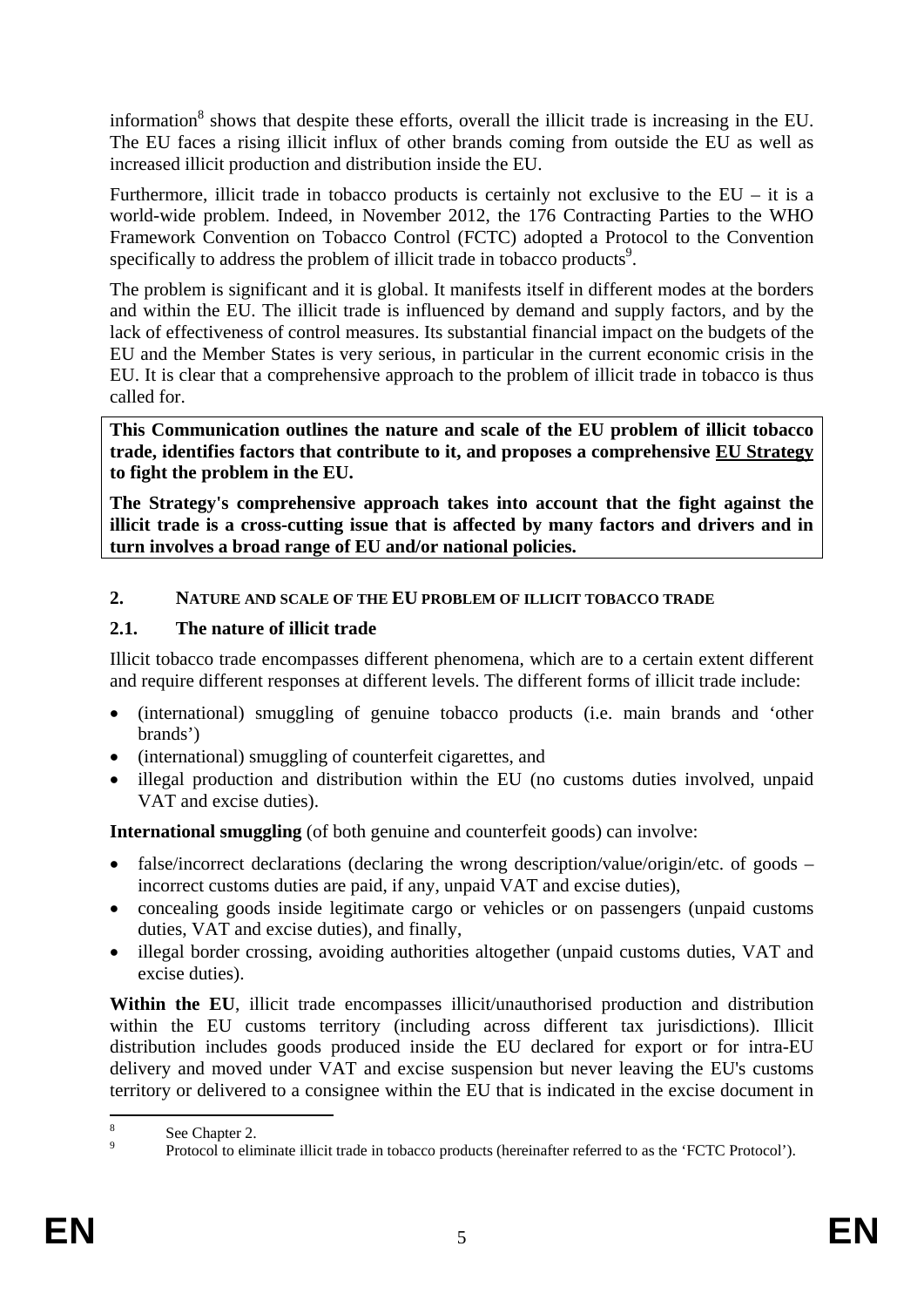$EMCS<sup>10</sup>$  or in the VAT return, and also imported goods released into free circulation in the EU under VAT and excise suspension, which are then distributed illegally without payment of VAT and excise. It also includes withdrawal from transit regime of goods which are then illegally sold inside the EU (unpaid customs duties, VAT and excise duties).

# <span id="page-5-0"></span>**2.2. The scale and scope of illicit trade in the EU**

Studies on the subject acknowledge<sup>11</sup> that it is **particularly difficult to measure illicit trade** because of the illegal and clandestine nature of the activity. However, some estimates are available $12$ . Illicit cigarette consumption in the EU has been estimated by one EU-funded study to be 8.5% in  $2007^{13}$  of the overall consumption. The KPMG Project Star Report  $2012^{14}$ estimated 8.4% illicit consumption for 2007, 8.6% for 2008, 8.9% for 2009, 9.9% for 2010, 10.4% for 2011 and 11.1% for 2012. This corresponds to an increase of 30% over the last 6 years..

The seizures reported by the Member States confirm that **cigarettes constitute by far the**  biggest part of seizures of tobacco products<sup>15</sup>, although some significant seizures of Hand Rolling Tobacco (HRT) were also recorded. Other tobacco product types do not appear in significant numbers.

# <span id="page-5-1"></span>**2.3. Third country origins of illicit tobacco products**

According to available data, the **main countries of provenance** for smuggled tobacco products are, in the order of importance: China, the United Arab Emirates  $(UAE)^{16}$ , Vietnam, Malaysia, the Russian Federation, Singapore, Belarus and Ukraine.

 $10\,$ <sup>10</sup> Excise Movement and Control System, see footnote 29.

<sup>11</sup> For example: Luk Joossens, Pricing Policies and Control of Tobacco in Europe (PPACTE), Work Package 5, deliverable 5.2: Illicit tobacco trade in Europe: issues and solutions, August 2011, available at: [http://www.ppacte.eu/index.php?option=com\\_docman&task=cat\\_](http://www.ppacte.eu/index.php?option=com_docman&task=cat)view&grid=65&Itemid=29 (hereinafter referred to as "Joossens"); World Bank Economics of Tobacco Toolkit, Understand, Measure and Combat Tobacco Smuggling, David Merriman, 2001, available at

http://siteresources.worldbank.org/INTPH/Resources/7Smuggling.pdf.<br>
For this Communication, analysis was based mainly based on official information (seizure reports) on the provenance, types and brands of the products that was provided by the Member States' authorities to the Commission (OLAF) through the Anti-Fraud Information System (CIGINFO submodule created on the basis of Title II of Council Regulation 515/1997 EC of 13 March 1997, OJ L 82,22.3.1997, p.1.) in 2010 and 2011, and on information provided to OLAF by the Member States in the framework of the Task Group Cigarettes (an annual meeting organised by OLAF with authorities from EU Member States and some non-EU countries), complemented by industry reports (i.e. information provided by the four tobacco manufacturers with which the EU has legally binding Cooperation Agreements and the KMPG Project Star Report), the Tobacco Reports by the World Customs Organisation (WCO), as well as threat and risk analysis done by EUROPOL and FRONTEX.<br>
Joossens, p. 13.<br>
14 JAPC President Star Present 2012, considering the Philip P

<sup>14</sup> KMPG Project Star Report 2012, commissioned by Philip Morris International Management S.A., http://www.pmi.com/eng/media\_center/media\_kit/Documents/Project\_Star\_2012\_Final\_Report.pdf <br>15 According to the WCO last Customs and Tobacco Report 2011, cigarettes remain the main challenge on

a global level, too.<br><sup>16</sup> In China, the ports of Shekou, Xiamen, Guang, Zho, Huang Pou, Ningbo and Yantian were signalled

most often by the Member States; in the UAE the ports signalled are those of Jebel Ali and Dubai.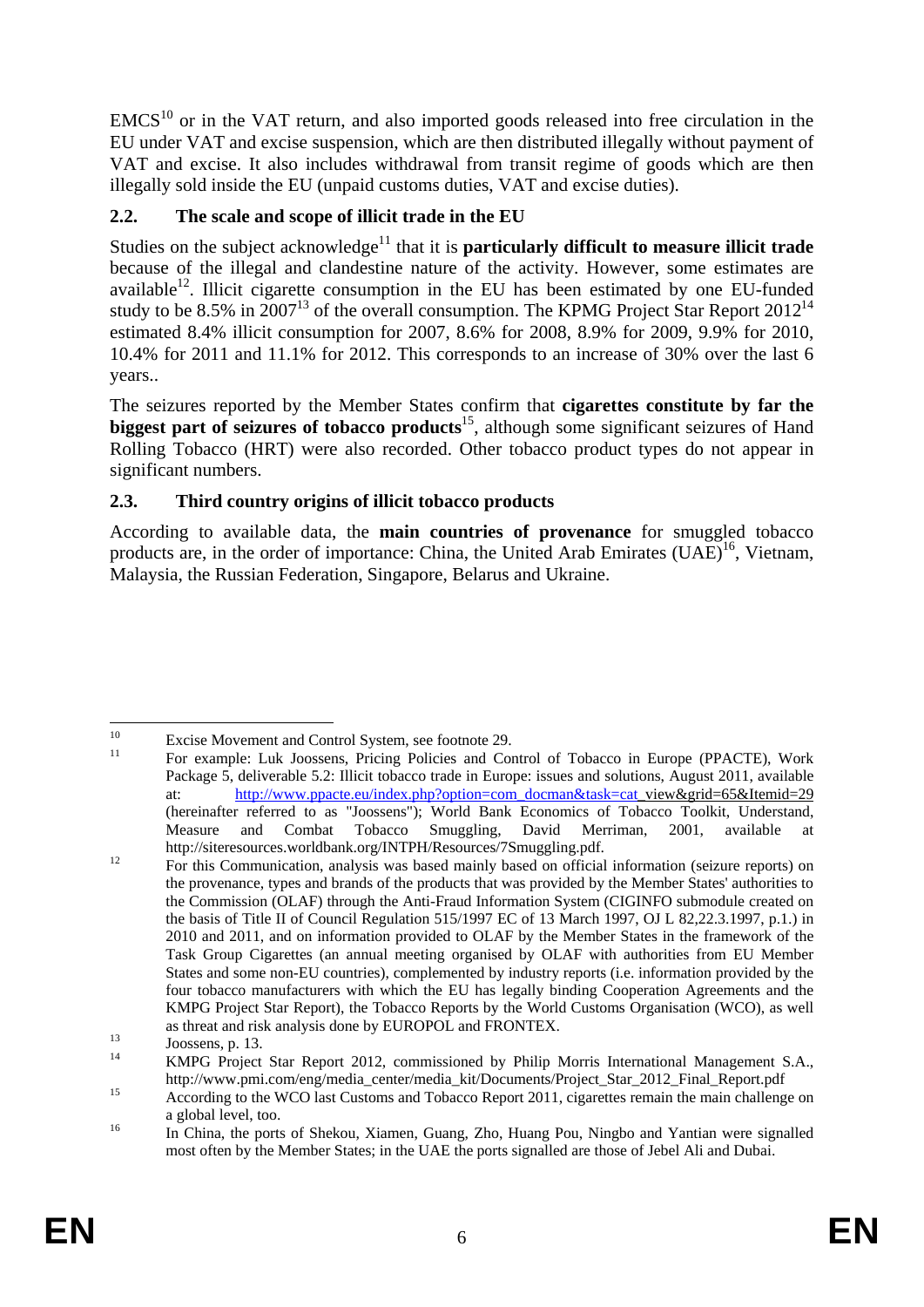**Chart 1. Routing information** 



China continues to be the source country for the majority of seized cigarettes. Analysis of the seized samples demonstrates that these are mainly counterfeit cigarettes. Illicit consignments seized were shipped either directly to European seaports or transhipped via Singapore and Malaysia, where the illicit trade is aggravated by the insufficient control in the free zones.

Whilst in the past the UAE appeared mainly as a point of transhipment, current information clearly points to its new role as an important production location for other brands<sup>17</sup>, particularly in its free zones.

Greece appears to be a major target for entries of shipments from China and UAE.

Consignments are often transhipped in Egypt, Turkey and other ports in the Eastern Mediterranean.

Despite measures already undertaken, the EU Eastern border also continues to be a target for illicit trade, particularly the Baltic region. The main countries of provenance there are Russia, Ukraine and, increasingly, Belarus. In the case of Russia (and also UAE), most of the products seized are genuine. This means that they are produced legally, but in quantities greatly exceeding local demand in source countries. Whether duties are paid in their originating country or not, these products are then smuggled into the EU. Analysis by FRONTEX confirms that cigarette smuggling is one of the main problems affecting the EU Eastern border, and suggests a significant scale of smuggling from the Western Balkan countries. It also suggests that cigarette smuggling significantly affects the work of border authorities on the Eastern land borders, including on the land borders with Turkey, and with Western Balkan countries $^{18}$ .

 $17$ <sup>17</sup> Such as Richman, Manchester, Marble, Gold Mount, Capital. See for example the Eastern border Annual Overview, 2012, [http://www.frontex.europa.eu/assets/Publications/Risk\\_Analysis/EB\\_AO.pdf.](http://www.frontex.europa.eu/assets/Publications/Risk_Analysis/EB_AO.pdf)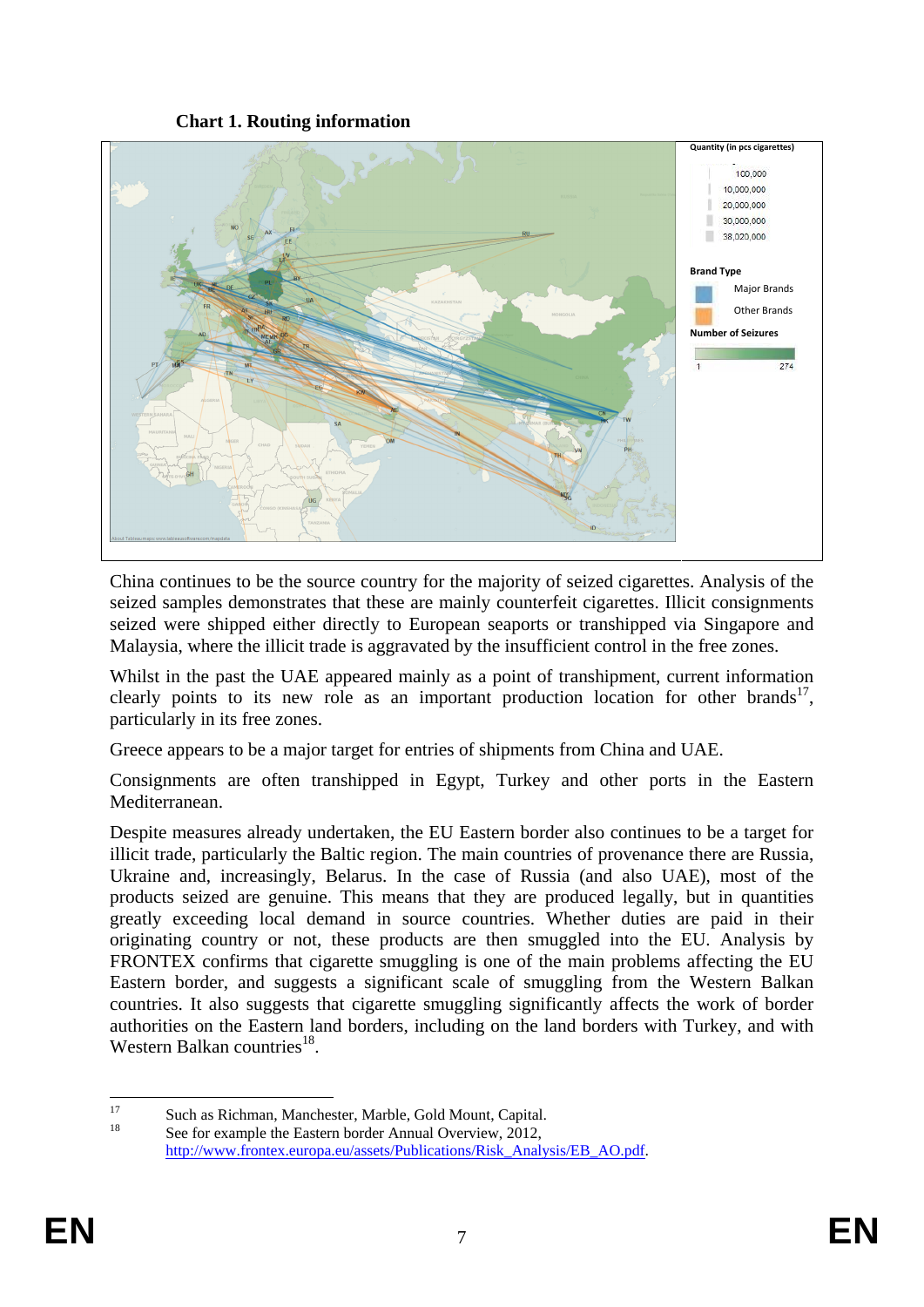The modus operandi of smuggling varies greatly. Goods arrive via shipping container, roadgoing vehicles (lorries, vans, cars), by sea or river on small vessels, on trains and also in air freight and by post. The entry of tobacco products concealed with other goods continues to be the most important modus operandi. Repeated smuggling of small quantities (so called antsmuggling) is a significant problem in the border regions. Sometimes this traffic is well organised and the small quantities are consolidated into larger loads before being transported to other Member States for sale on the illicit market.

It has to be underlined that organised crime plays an important role in the illicit trade which aggravates the problem further<sup>19</sup>. Illicit tobacco trade is a high profit and low risk activity and therefore particularly attractive to organised crime groups which have the possibility to launder the large profits derived from the illicit trade.

### <span id="page-7-0"></span>**2.4. Illicit EU production**

Significant amounts of cigarettes are probably also **produced illegally inside the EU**. The number of known illegal factories has increased rapidly: in 2011, Member States discovered nine illegal factories estimate to have a combined production capacity of more than 9 million cigarettes per day. In 2010, only five such factories were discovered.

### <span id="page-7-1"></span>**2.5. Seized brands and seizure locations**

The **share of other brands seized compared to main brands20 is steadily increasing** and reached around 58% in 2011. The measures implemented by the four big manufacturers under the Cooperation Agreements, such as tracking and tracing of tobacco products, due diligence in relation to customers and prevention of money laundering, have clearly led to a significant reduction in the presence of these companies' products on the illicit market.

Some of the **other brands**<sup>21</sup> that were seized throughout the analysed period were seized in quantities similar to main brands, or **show strong upward trends**<sup>22</sup>, which is a clear indication that they are well established on the illicit markets. Significant quantities of certain other brands<sup>23</sup> are produced inside the EU.

An analysis of the seizure location type/mode of transport shows that while **seizures at seaports continue to represent the highest seized quantities**, inland seizures have increased and also reached a significant level in both number of seizures and quantities seized.

19 See also in EU Organised Crime Threat Assessment OCTA 2011 Report by EUROPOL at http://www.europol.europa.eu/publications/European Organised Crime Threat Assessment (OCTA)/  $\frac{\text{OCTA}}{20}$  See footnote 4.<br>  $\frac{21}{5}$  See Footnote 4.

 $\frac{21}{22}$  E.g. Jin Ling.

 $^{22}$  E.g. Fest, Richman, Gold Mount.

E.g. Raquel, Gold Classic.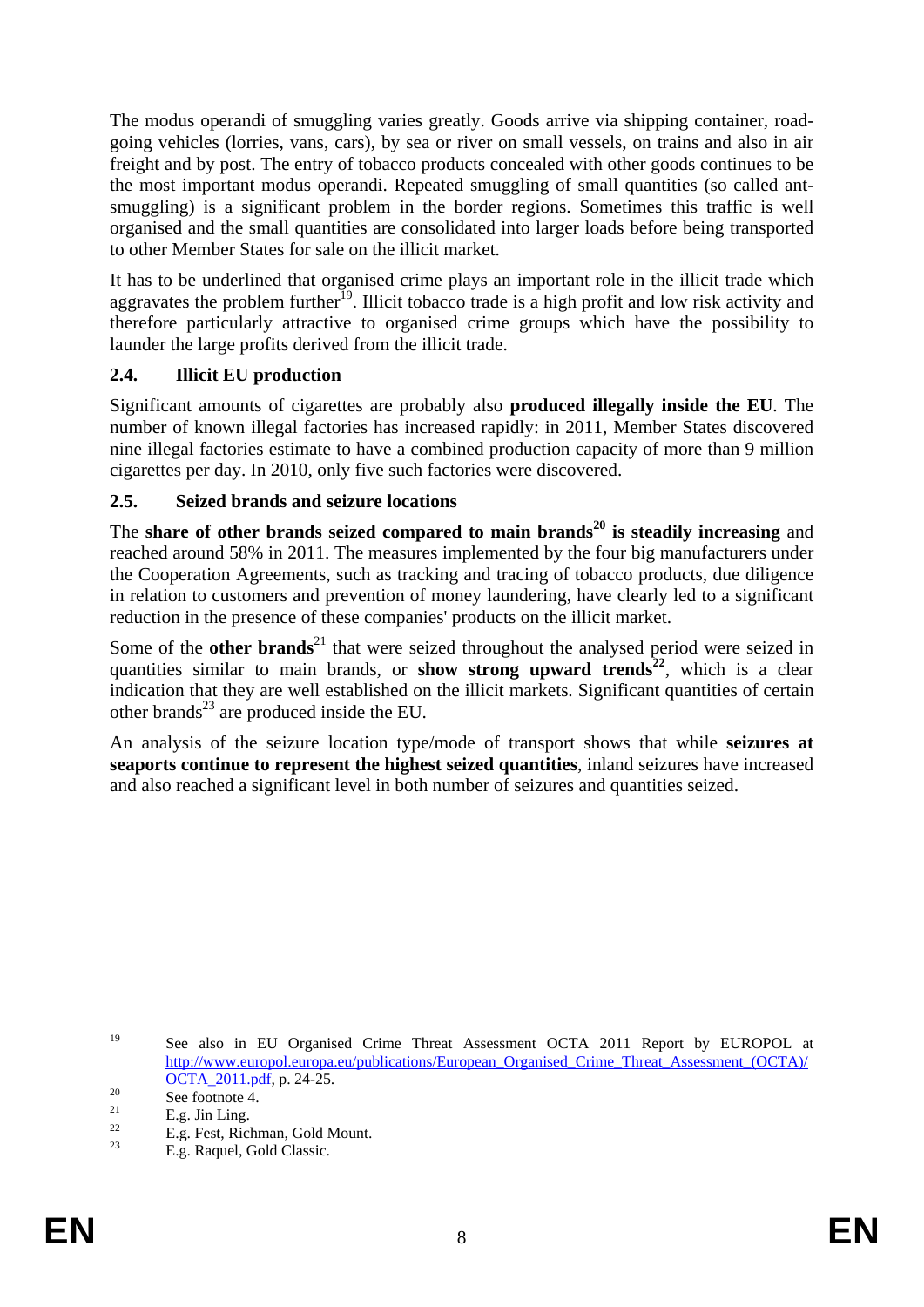### **Chart 2. Seizure location type**



#### <span id="page-8-0"></span>**3. FACTORS CONTRIBUTING TO THE ILLICIT TRADE**

Trade in tobacco products is complex because of the multitude of rules and requirements (e.g. different tax rules) that apply. Thus dealing with legitimate trade requires application of both standard EU customs procedures and rules and complex national tax procedures for classifying, valuing and applying the correct tax rates. As a consequence, also dealing with illicit trade (its incentives, disincentives and control) is a complex affair.

The illicit trade in cigarettes is **stimulated by four drivers mainly**:

- (1) high incentives and substantial loopholes;
- (2) supply chain control measures do not adequately match the scale of the threat;
- (3) enforcement authorities face certain general and specific challenges;
- (4) low disincentives: sanctions are low.

If a strategy is to be successful in fighting cigarette smuggling it has to address the incentives and disincentives, as well as the control factors, simultaneously.

#### <span id="page-8-1"></span>**3.1. Incentives are high and loopholes are substantial**

Tobacco products are in general highly taxed in the EU. Import duties are high, between 40 and  $58\%$ <sup>24</sup>. The total tax incidence (incl. VAT) lies between 70.12% of the tax included retail selling price (TIRSP) on cigarettes of the weighted average price (WAP) in Luxembourg and 88.97% in the United Kingdom.

As many of these factors vary nationally, **price differences** (as paid by the end consumer) regarding tobacco products**,** both within the EU and in comparison to its neighbouring countries are significant. In the area of excise duties on cigarettes, the gap between the lowest taxing Member State and the highest one amounts to EUR 206.41 per 1000 cigarettes – over four euro per pack of 20 cigarettes - creating a strong demand and incentive also for illegitimate distribution across tax jurisdictions inside the EU. Similar ranges in excise rates exist for other tobacco products.

Although price gaps have narrowed between EU countries, prices in countries on the Eastern border remain up to eight times lower. The significant differences in the tax inclusive retail

 $24$ 24 There are around 200 different preferential and non-preferential duties applicable to tobacco products.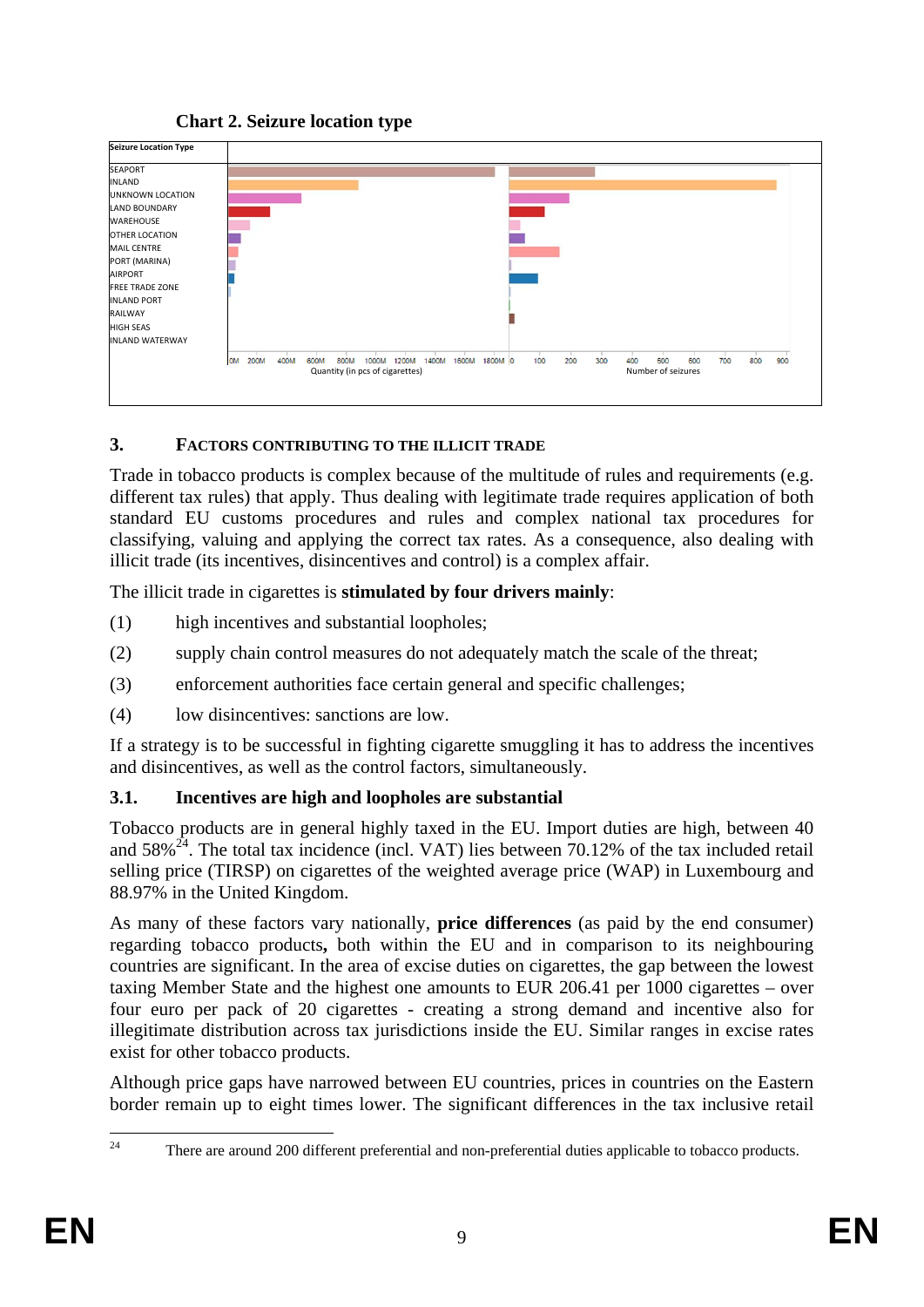selling prices have created an environment for purely tax induced cross-border shopping and for smuggling and fraud. Cross-border shopping is entirely legitimate and, indeed, constitutes one of the benefits of the internal market provided the products are purchased by individuals for their own personal use. However, there is a thin line with intra-EU "*smuggling"* where individuals purchase tobacco in other Member States ostensibly for their use but instead sell it without paying excise duty in the Member State of consumption.

The excise gap with neighbouring third countries is even significantly larger.

The **complexity of applicable rules** also creates incentives for illicit activities. In particular taxation legislation concerning tobacco goods is complex in the EU context, especially since much of it is national. The definition of excisable tobacco products retains a high degree of complexity and also the number of classification and definition problems is increasing for certain products<sup>25</sup>. Furthermore, there are "grey areas"<sup>26</sup> and loopholes between smuggling and rightful importation of tobacco (and also alcohol) and products within the relief thresholds on importation applicable to travellers, both coming from third countries as well as intra-EU travelling.

Measures to restrict the release for consumption of large/excessive volumes of tobacco products immediately prior to a tax increase (forestalling) currently are also not sufficient. Creating overstocks released for consumption prior to a tax increase leads to a remarkable tax avoidance and reduces the Member States' revenue collection.

More generally, identification and classification of tobacco products (and their origin) can be difficult and require specialist equipment or laboratory analysis.

These gaps and loopholes form a significant economic incentive for smuggling and other forms of illicit trade.

#### <span id="page-9-0"></span>**3.2. Supply chain control measures do not match the threat**

In light of the clear incentives for criminals to engage in illicit trade, measures to control the tobacco supply chains, either by authorities or by economic operators themselves, are largely insufficient.

Apart from existing agreements with the main manufacturers, there are so far no legal measures at EU level that oblige economic operators engaged in the tobacco supply chain to conduct due diligence during the course of their activities<sup>27</sup>. There is also, at this stage, no general legal obligation in place for producers or importers to monitor the movement of cigarettes and other tobacco products through their supply chain (tracking). In the absence of such measures, it is very difficult (even impossible) for the authorities to determine at which point a product was diverted into the illicit trade (tracing).

Considering the context of the trends and incentives outlined above, the current requirements on economic operators to control supply chains must, despite some success with regard to contraband of main brands, clearly be considered insufficient.

 $25$ 25 Like raw tobacco, cigarillos (Brands like "Next, Partner, Braniff, Skjold" etc), diet tobacco (dried ice

expanded tobacco), water pipe tobacco etc.<br><sup>26</sup> These grey areas mainly concern the definitions of "travellers" and "occasionally entering the EU when

coming from a third country".<br><sup>27</sup> F. ex.: customer identification requirements; requirements to monitor the sales to ensure that quantities are commensurate with the demand within the intended market, reporting to the authorities of any evidence that a customer is engaged in unlawful activities.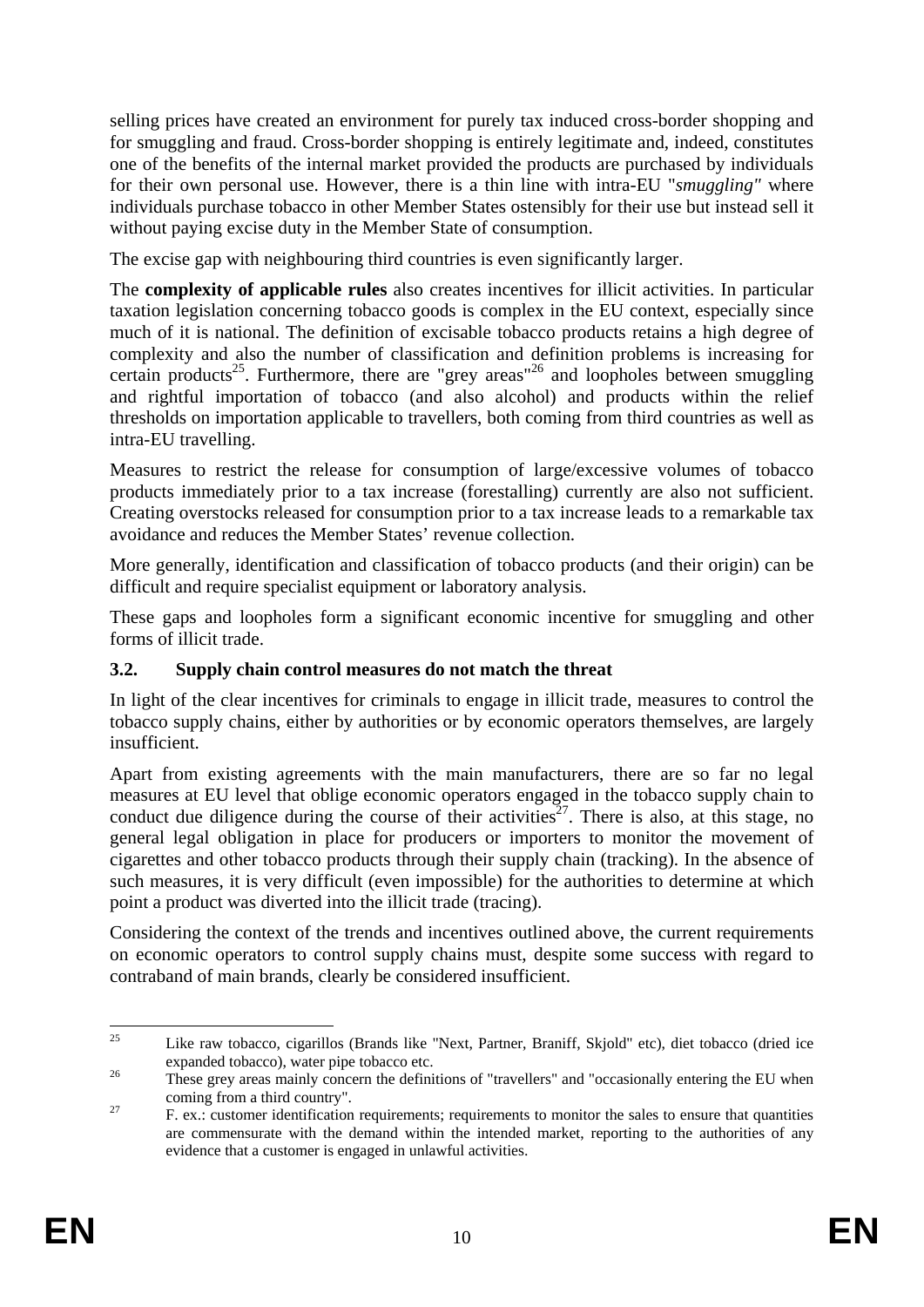### <span id="page-10-0"></span>**3.3. Challenges for enforcement authorities**

On the enforcement side, customs and tax authorities are the key players in the fight against smuggling from third countries. Border guards and police also have a role to play. Police and tax authorities – and in several Member States also customs – are key players in the fight against illicit EU production and distribution. All of the involved authorities (customs, tax, police or border guards) face an important number of difficulties. Some of these are general (e.g. challenges related to data exchange, risk management and targeting) and some specific to illicit trade in tobacco. Furthermore, cooperation mechanisms between authorities and EU bodies do not always exist to allow effective collaboration between them, which hinders the overall effort.

#### <span id="page-10-1"></span>*3.3.1. Customs and tax authorities*

Customs authorities make use of their staff, IT systems and control procedures and equipment to detect a host of illicit international traffic of goods, notably including tobacco products. EU customs authorities are, by virtue of being a customs union and having a common legal basis, closely networked via shared IT, joint expert groups and exchange of officials<sup>28</sup>. EU tax authorities also engage in various forms of administrative cooperation to combat tax fraud and evasion across the EU. A host of IT systems and networks managed by the Commission supports cooperation between the authorities in this work<sup>29</sup>. This cooperation includes not only exchange of risk information<sup>30</sup> but also trans-European networks to control the movement of goods in suspension of customs duties and other taxes.<sup>31</sup> Nevertheless, both customs and tax authorities face a number of challenges in fighting external and intra EU illicit tobacco trade.

#### <span id="page-10-2"></span>3.3.1.1. Risk management

Customs authorities have developed in recent years a common framework to manage risks in relation to commercial supply chains movements of goods crossing the EU external border. As was recently highlighted in the Communication on customs risk management and security of the supply chain32, EU customs authorities face a number of challenges in terms of the implementation of effective risk management. These relate namely to quality, availability and sharing of data as a basis for effective risk management, control and investigation activities.

The Communication identified specific problems with the data provided by economic operators as basis for conducting risk analysis, in the capacity of EU customs authorities to use and share risk information among themselves and with other authorities, as well as a need

<sup>28</sup> 28 Customs cooperation/mutual assistance based on Regulation 515/1997; IT infrastructures: AFIS (Anti-Fraud Information System) and MAB (Mutual Assistance Broker); CIS (Customs Information System)

<sup>&</sup>lt;sup>29</sup> E.g. CRMS (Customs Risk Management System) /RIF (Risk Information Form) – Article 13 of Council Regulation (EEC) No 2913/92 establishing the Community Customs Code, OJ L 302, 19.10.1992, p. 1– 50, and Article 4g of Commission Regulation (EEC) No 2454/93 laying down provisions for the implementation of Council Regulation (EEC) No 2913/92 establishing the Community Customs Code, OJ L 253, 11.10.1993, p. 1–766, NCTS (New Computerised Transit System) – Article 353 of Commission Regulation No 2454/93, EMCS (Excise Movement and Control System) – Commission Regulation (EC) No 684/2009 of 24 July 2009 implementing Council Directive 2008/118/EC as regards the computerised procedures for the movement of excise goods under suspension of excise duty, OJ L 197, 29.7.2009, p. 24–64, VIES (VAT information exchange system) –Council Regulation (EU) No 904/2010 of 7 October 2010 on administrative cooperation and combating fraud in the field of value added tax, OJ L 268, 12.10.2010, p. 1–18, VIESCLO (Central Liaison office for indirect taxation).<br>
SIGNS/RIF.<br>
NCTS

 $\frac{31}{32}$  NCTS.

COM (2012) 793, 8.1.2013.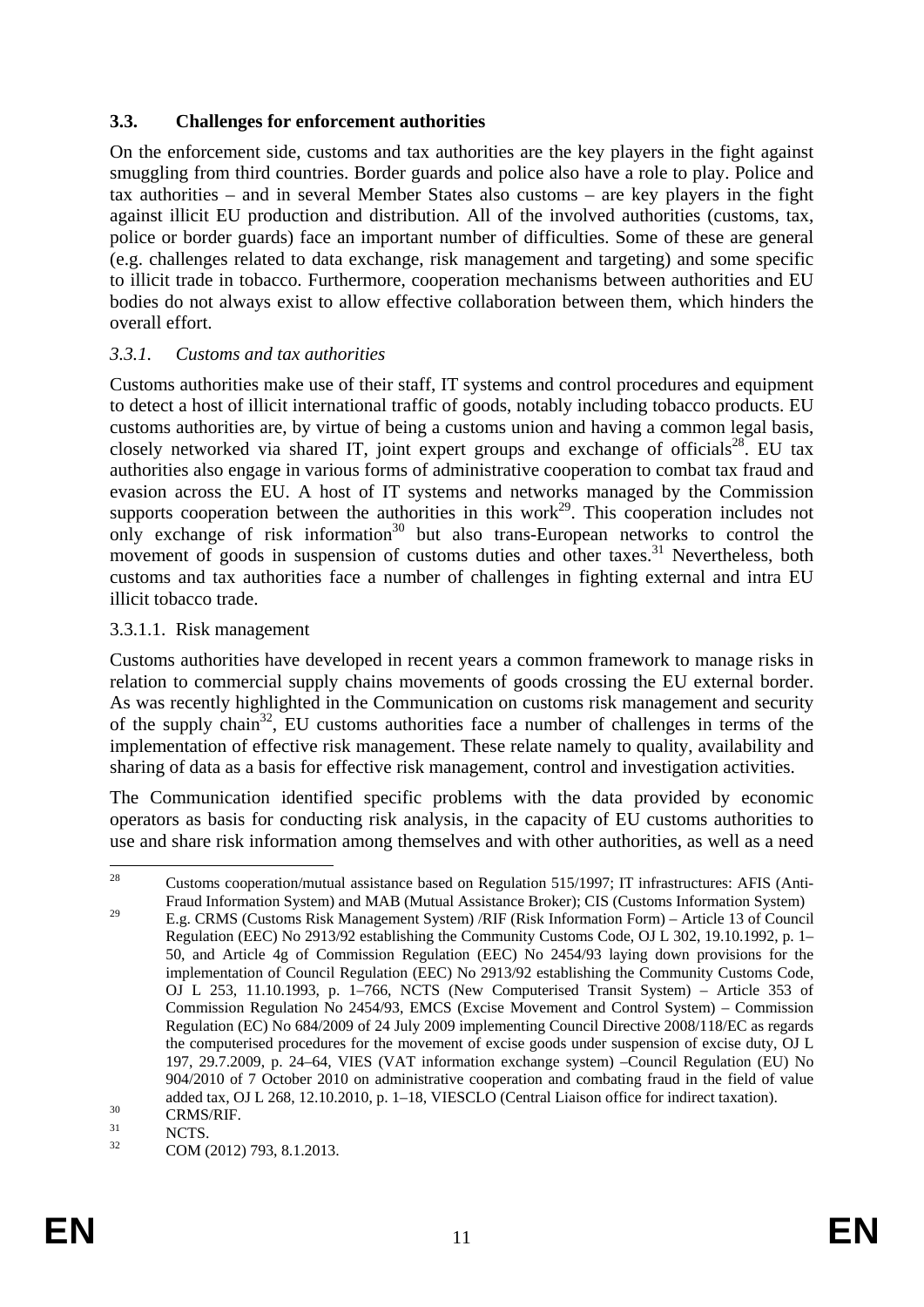to improve cooperation and data and analysis sharing with both economic operators and international partners. Proposals for further measures to improve the capability of customs to manage supply chain risks for all goods have been put forward including greater convergence in the use of the information, data sources, tools and methods used by customs to pinpoint risks and analyse commercial supply chain movements. Implementation will also impact significantly on the ability of EU customs to combat the problem of tobacco smuggling.

### <span id="page-11-0"></span>3.3.1.2. Control methods, equipment, training and IT tools

Controlling for certain types of smuggling such as illicit tobacco concealed in legitimate cargo or in (passenger or commercial transport) vehicles is also made difficult by lack of adequate types of control equipment such as scanners and sniffer dogs. Not all Member States dispose of adequate level of such equipment to protect their external borders. The level and quality of awareness and training of officers can also impact on national effectiveness in dealing with smuggling.

Within the internal market, tackling smuggling of cigarettes requires national networks of inland detection teams aiming at disrupting and dismantling the supply and distribution of illicit tobacco at retail, work and private premises. This embraces the establishment of mobile control units (second line control) and the extension of controls to inland checkpoints and markets. Not all Member States have implemented this practice.

While a number of specific IT tools exist to support the fight against illicit cigarette trade at EU level, there is also evidence that certain of the existing IT systems currently are not used to their full potential. For example, the new CIGINFO reporting module in the Anti-Fraud Information System (AFIS) shows clear improvements, yet despite the efforts to streamline and simplify reporting of seizures from Member States, some crucial information is still systematically missing or incomplete. Information in terms of movements of tobacco products (NCTS, EMCS) is also not yet fully exploited with new technologies such as data analytics.

# <span id="page-11-1"></span>*3.3.2. Other enforcement authorities*

Police and border guard authorities also have a role to play in fighting the different forms of illicit trade in tobacco products. The responsibility of the protection of the external borders lies with the Member States, based on a set of common European rules and procedures. They play a key role in detecting tobacco products illegally transported across the EU green border. The Member States' authorities are assisted in fighting cross-border crime by  $FRONTEX^{33}$ . FRONTEX carries out risk analysis, coordinates operational cooperation between Member States and develops and operates information systems enabling the exchange of information, amongst other tasks.

As fighting illicit trade in tobacco products is primarily the task of customs, the role of police authorities varies from one Member States to the other. However, police plays a key role in fighting organised crime and associated crimes, such as money-laundering. The European Police Office (EUROPOL) supports the Member States police authorities in the fight against serious crime, and in particular illegal manufacture and distribution of tobacco products in the EU, including organised VAT fraud. EUROJUST<sup>34</sup> supports cooperation between the

 $33$ 33 Council Regulation (EC) No 2007/2004 of 26 October 2004 establishing a European Agency for the Management of Operational Cooperation at the External Borders of the Member States of the European Union, OJ L 349, 25.11.2004, p. 1.<br>
34 Council Decision 2002/187/JHA of 28 February 2002, OJ L 63, 6.3.2002, p. 1.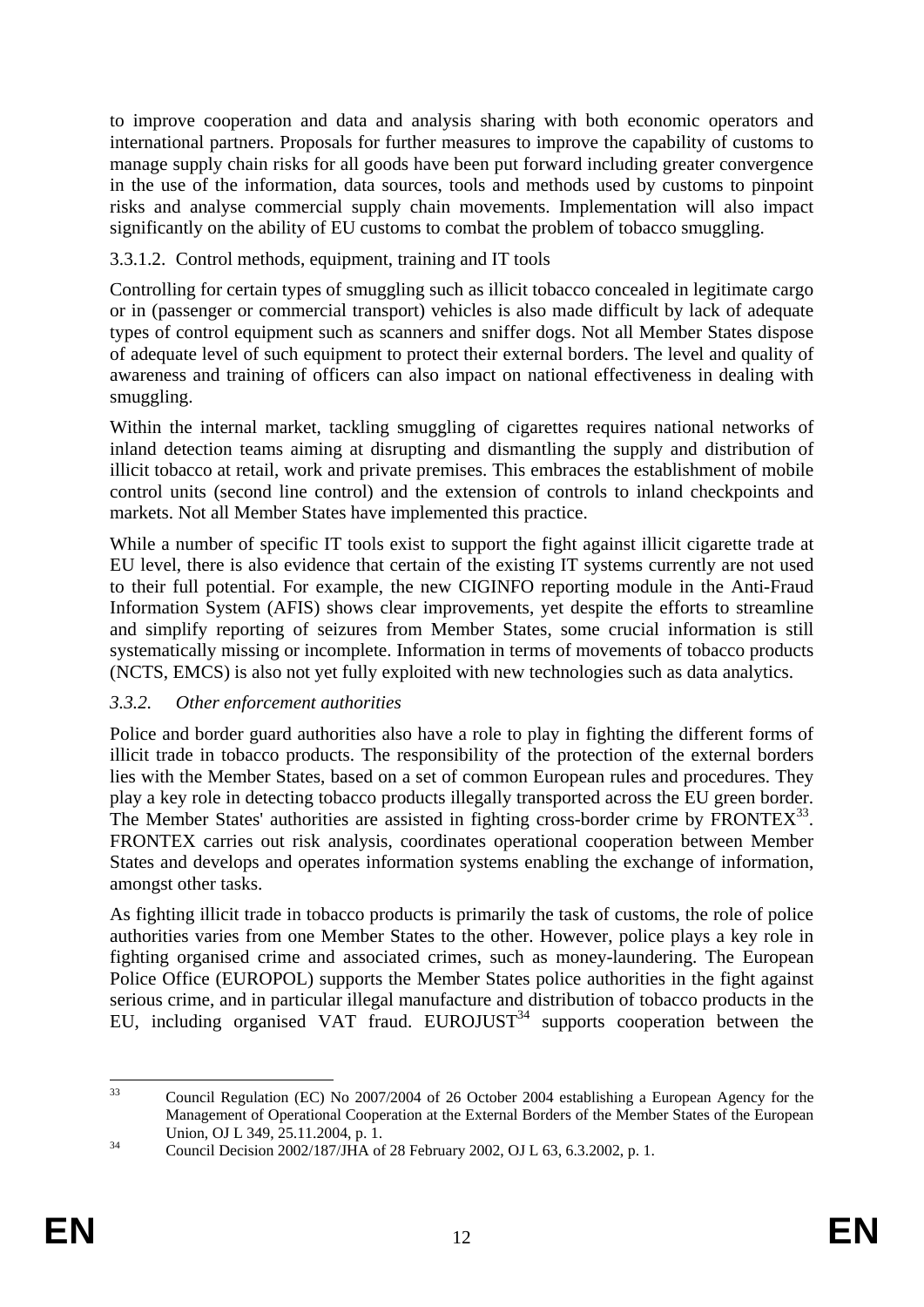competent authorities of the Member States in order to render their investigations and prosecutions of serious crimes more effective.

### <span id="page-12-0"></span>*3.3.3. Collaboration across authorities and EU actors*

An effective policy aimed at tackling illicit trade in tobacco products requires a targeted cooperation among national law enforcement and investigating agencies. The creation of designated task forces, embracing customs and finance guards, police as well as any other law enforcement agency has proven to be successful. Nevertheless, this is not a widespread practice within the European Union.

Also at EU level, intelligence and information exchange among EU bodies involved in fight against customs fraud, organised crime and cross-border crime (OLAF, EUROPOL, EUROJUST and FRONTEX) needs to be improved.

### <span id="page-12-1"></span>*3.3.4. Corruption*

Finally, numerous studies<sup>35</sup> and OLAF cases have shown that corruption in law enforcement authorities impedes the effective fight against illicit trade, in particular where corruption affects customs authorities<sup>36</sup>. Corruption of officials actually remains one of the main methods used by the smugglers to cover their illegal activities.

### <span id="page-12-2"></span>*3.3.5. International cooperation with third country authorities*

A significant dimension of the problem of illicit tobacco trade is international. Information on risks, trends, threats and in particular in the context of investigations requires a high level of exchange of information and cooperation with authorities of source and transit countries. Degree and quality of cooperation between the EU and third countries differs widely and is sometimes very difficult. Due to joint efforts, cooperation with Ukraine and Moldova has improved in the past two years, contrary to the situation concerning Belarus. Operational cooperation with Russia, China and Malaysia is good, but considerable problems remain because of the size of illicit trade originating from these countries. There is insufficient operational cooperation from Singapore and UAE in relation to the free zones in these countries. Corruption in law enforcement authorities is also an important problem in source and transit countries outside the EU.

# <span id="page-12-3"></span>**3.4. Low disincentives: Sanctions imposed by the Member States are relatively low**

Despite the obvious incentives, and the huge profits that are being made through illicit trade, smugglers face relatively low risks in the EU, not to mention elsewhere $37$ . Sanctions for cigarette smuggling differ to a great extent across Member States. They vary in terms of the approach to sanctioning (administrative or criminal) as well as the gravity of the penalties. In one Member State, the maximum sentence for the most serious cases of such offences might

 $35$ 35 E.g. Study on Anti-corruption measures in EU border control, Gounev, Philip/Dzhekova, Rositsa/Bezlov, Tihomir, 2012, [http://www.frontex.europa.eu/assets/Publications/Research/Study\\_on\\_anticorruption\\_measures\\_in\\_EU\\_](http://www.frontex.europa.eu/assets/Publications/Research/Study_on_anticorruption_measures_in_EU_border_control.pdf)

[border\\_control.pdf;](http://www.frontex.europa.eu/assets/Publications/Research/Study_on_anticorruption_measures_in_EU_border_control.pdf) Integrated Report on Pricing Policies and Tobacco Control, Study carried out for the European Commission under the Seventh Framework Programme), Currie, Townsend, Leon Roux, Godfrey, Gallus, Gilmore, Levy, Nguyen, Rosenqvist, Clancy, 2012.<br><sup>36</sup> Final report of the Study on Examining the links between organised Crime and Corruption, by Philip

Gounev and Tihomir Bezlov, Centre for the Study of Democracy, 2010, p. 96-97, http://ec.europa.eu/dgs/home-

affairs/doc\_centre/crime/docs/study\_on\_links\_between\_organised\_crime\_and\_corruption\_en.pdf.<br>37 Certain neighbouring countries have, worryingly, recently decriminalised cigarette smuggling.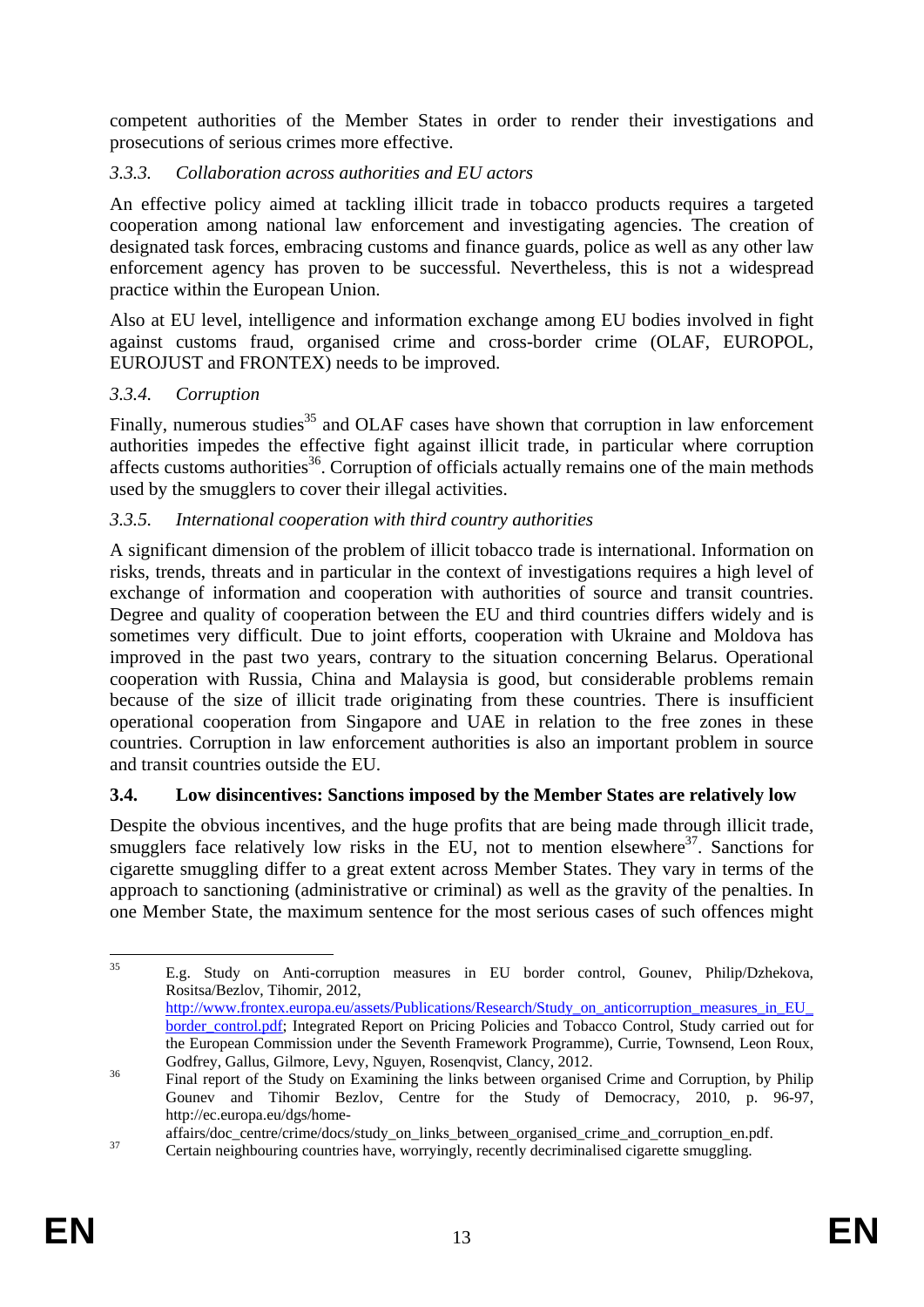be imprisonment of up to one year, while in others perpetrators can receive penalties of up to ten years. Similarly, the levels of fines differ significantly. The significantly diverging sanctions provide an opportunity for smugglers to choose their entry points to the EU according to where the lowest sanctions apply.

### <span id="page-13-0"></span>**4. THE WAY FORWARD**

In the proposed way forward, actions have been identified to address all aspects of the problem. Nevertheless, to focus scarce resources, emphasis is put on those measures that promise the most immediate effects, i.e. on securing the supply chain more effectively and strengthening enforcement. Actions related to the following measures are listed in the Action Plan accompanying this Communication.

#### <span id="page-13-1"></span>**4.1. Measures to decrease incentives**

Currently the scope for harmonising excise duties within the EU, not to mention with neighbouring countries, is limited. Nevertheless, while pursuing this idea in the longer term within the EU and with Eastern neighbours in particular, other measures can be taken in the immediate and short term to reduce incentives and loopholes.

For example, the **definition of excisable tobacco**, which retains a high degree of complexity, could benefit from simplification by aligning it with customs definitions. A precise definition of excisable products based on objective criteria is a pre-condition for lowering the administrative burden on both economic operators and tax authorities, thereby reducing loopholes and ensuring a higher degree of compliance with excise legislation.

As far as the grey **area between smuggling and rightful importation** by travellers is concerned, the Commission is considering elaborating technical guidance to support the Member States in using objective criteria when applying the relief thresholds for travellers.

Regarding **forestalling**, it needs to be explored whether basic common rules on antiforestalling could limit tax avoidance while avoiding competitive distortions between economic operators established in different Member States. Anti-forestalling measures are linked to the evidence of the payment of excise duties. Trusted operators that have entered into agreements ensuring higher compliance standards should possibly be able to benefit from longer transitional periods in order to prove the payment of excise duties.

Not only **incentives** for smugglers, but also those **for consumers need to decrease**. In order to discourage citizens from buying illicit cigarettes and other tobacco products, the negative impact of illicit trade should be made better known to the wider public, in particular the impact on national finances and the involvement of organised crime, as well as the fact that illicit products do not comply with EU tobacco products legislation, for example as regards provisions on ingredients and the obligatory presentation of health warnings on the package.

The Commission will

- examine how to simplify the application of the excise rules, e.g. through technical guidance;

- explore limiting tax avoidance by introducing basic common rules on anti-forestalling;

- expand the already existing targeted actions in cooperation with the interested and willing Member States in order to raise public awareness about the damage caused by and the specific risks associated with the consumption of illicit tobacco products.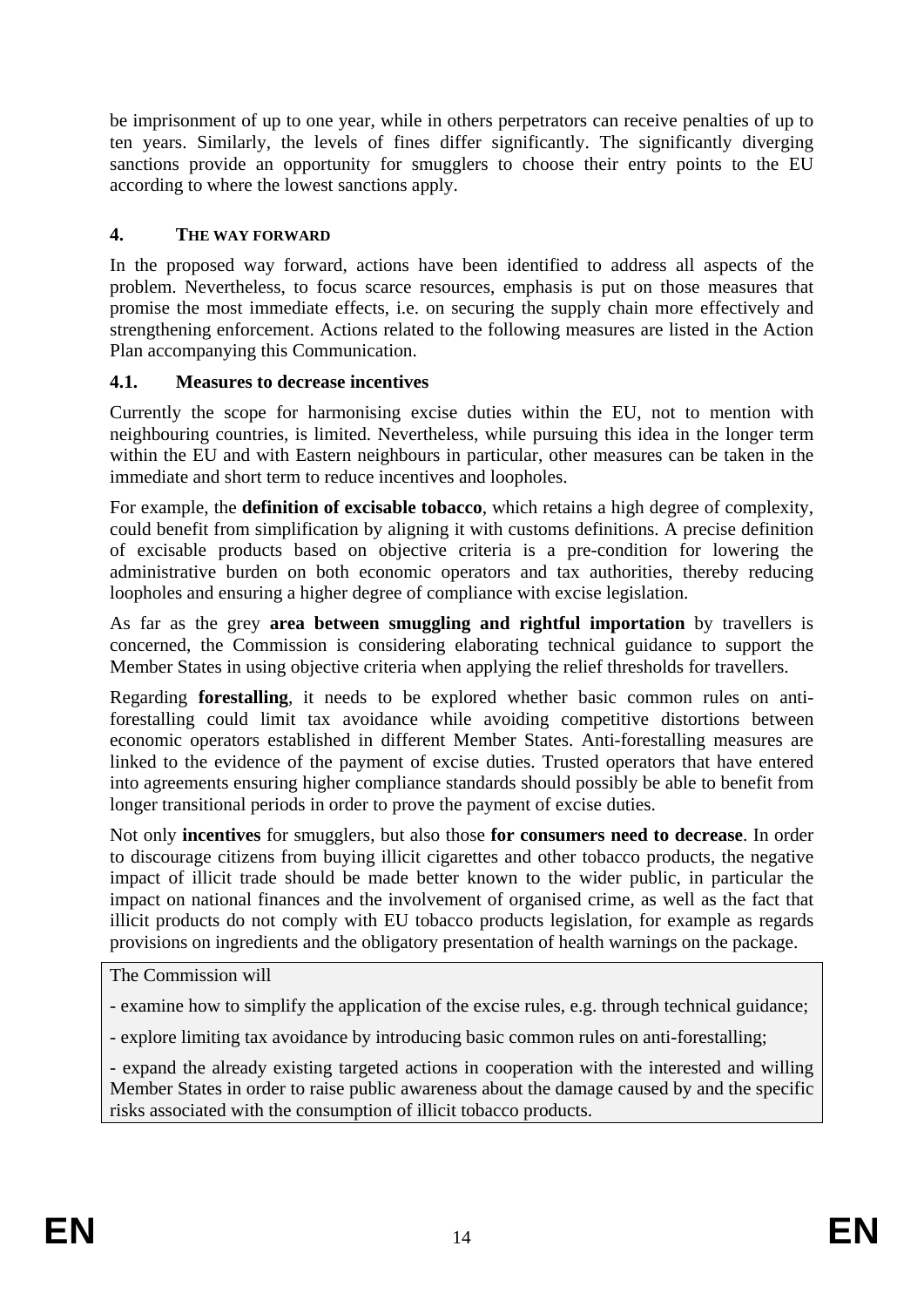### <span id="page-14-0"></span>**4.2. Measures to secure the supply chain**

As a first and foremost measure to better secure tobacco supply chains the EU and the Member States have a common interest to **sign, ratify and effectively implement the FCTC Protocol**, including measures regarding licencing of manufacturing equipment, due diligence, and provisions on the free zones inside the EU.

Most importantly, the Protocol obliges the Parties to establish a **tracking and tracing system** for all tobacco products that are manufactured in or imported onto its territory (Article  $8^{38}$ . The key element of such a system consists of unique identification markings which will assist in determining the origin and the point of diversion of the products into the illicit trade. It will enable the monitoring and control of the movement of tobacco products and their legal status by the competent authorities of the Parties (i.e. Member States and European Commission) and also include information exchange with the international partners via the Global information sharing focal point at the WHO Secretariat of the FCTC. Such a tracking and tracing system will improve the control of the supply chain significantly and reinforce the existing measures applied to the movement of excisable products inside of the EU (EMCS-for EU goods or NCTS- for non-EU).

The basic features of the national tracking and tracing systems should be determined at EU level, in order to avoid distortions in the EU internal market of tobacco products. This would be achieved through the adoption of the Commission's recent proposal for a new Tobacco Products Directive  $(TPD)^{39}$ . In order to ensure full traceability of tobacco products and to make sure that there are only compliant products on the EU market, the proposal (Article 14) foresees tracking and tracing measures at packet level for tobacco products throughout the supply chain (excluding retail). The proposal foresees that tobacco manufacturers shall conclude contracts with independent third parties that provide data storage capacities for such system ensuring full transparency and accessibility by Member States' authorities and the European Commission.

In addition, the proposal also foresees a security feature on all tobacco products, which should help consumers and authorities to distinguish between genuine and counterfeit products.

Therefore, the Commission proposal for a new Tobacco Products Directive contains, in its Article 14, provisions on tracking and tracing which are fully in line with the FCTC Protocol as far as the EU trade in tobacco products is concerned.

The Commission will propose measures

- to sign, ratify and implement the FCTC Protocol at EU level;

- to ensure compliance with the provisions of the Protocol as far as matters falling into EU competences are concerned.

The European Parliament and the Council should adopt the Commission proposal for a new Tobacco Products Directive as soon as possible, including the proposed measures on tracking and tracing.

 $38$ 38 For cigarettes, the Parties are obliged to introduce the requirement within five years from the entry into force of the Protocol, for other tobacco products within ten years (Article 8 (3)).

<sup>&</sup>lt;sup>39</sup> COM(2012)788 final of 19.12.2012, Proposal for a directive on the approximation of the laws, regulations and administrative provisions of the Member States concerning the manufacture, presentation and sale of tobacco and tobacco related products.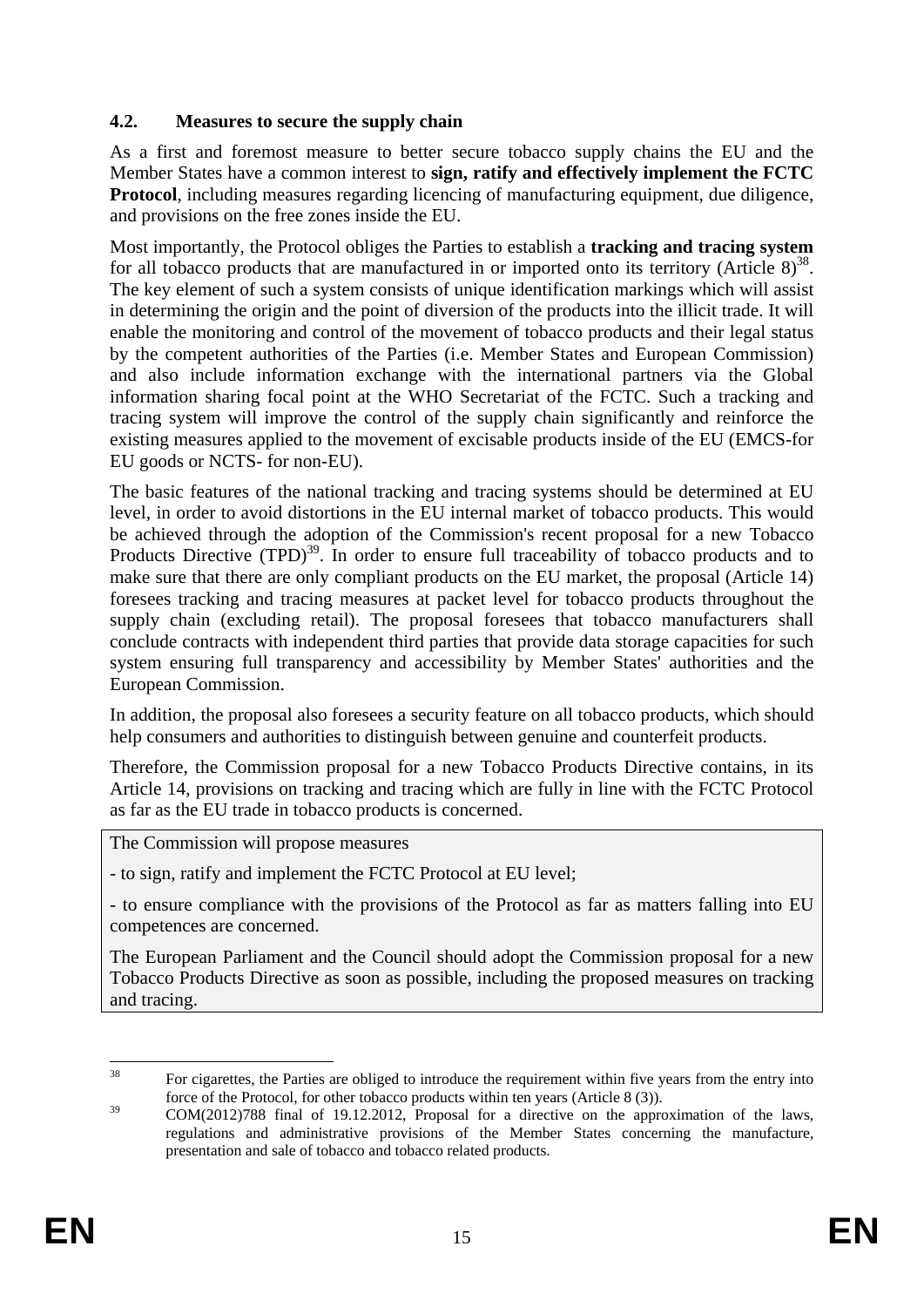#### <span id="page-15-0"></span>**4.3. Measures to strengthen enforcement**

#### <span id="page-15-1"></span>*4.3.1. Addressing challenges of EU enforcement authorities*

#### <span id="page-15-2"></span>4.3.1.1. Risk management

The implementation of actions identified in the Communication on Customs Risk Management, specifically on quality of data to be supplied by economic operators, and its accessibility and sharing for risk management purposes will provide a stronger and more coherent and coordinated framework for risk management and can improve the targeting of suspicious operations (including involving tobacco products). The **sharing of analytical information with EU customs offices and other EU actors with a role** in the fight against illicit international trade will increase the capacity of the operational authorities. This improved framework will contribute significantly to the fight against all forms of illicit trade, including tobacco smuggling.

#### <span id="page-15-3"></span>4.3.1.2. Operational actions

Operational actions carried out under the Eastern Border Action Plan are already suggesting promising results and should continue to be implemented under this Strategy. As part of the EU Customs Risk Management Framework, the area of cigarette smuggling has been assigned a Priority Control Area (PCA) for the year 2013 to ensure more intensive EU-wide risk based co-ordinated controls40. Complementing the PCA, a regional JCO is organised by the Commission and Romanian customs, involving also Ukraine and Moldova. Following from the results of these actions, specific recommendations will be defined and implemented to strengthen systematic EU capacity to identify and target identified common risks in the area of cigarettes. Following positive final analysis of the results, it may also be recommended to **organise further targeted actions** on illicit tobacco trade, possibly involving specific highrisk factors such as consignments coming from key source countries such as the UAE or established risk hubs.

**Weaknesses in Joint Customs Operations** (JCO) identified by the Council Customs Cooperation Working Party  $(CCWP)^{41}$  should be addressed and the information sharing in the context of a JCO should be improved.

Information on the geographical origin of illegal tobacco consignments can be improved through **technical analysis of samples** from products seized in the Member States.

<span id="page-15-4"></span>4.3.1.3. IT tools and equipment

With regard to **existing IT tools such as CIGINFO**, Member States should be encouraged to use these to their full potential. At the same time, the Commission will increase its feedback on the results of its analysis of the seizures. The Commission and Member States authorities could explore the use of Container Status Message (CSM) data to target suspicious shipments related to cigarette smuggling. Possibilities for a more effective use of other equipment such as **automated licence plate and container code recognition tool** infrastructure (by sharing the information obtained via the tool at regional or EU level) will also be explored.

The exploitation of  $ATIS<sup>42</sup>$  to gather trends based on data analytics in order to support Member States in their operational risk targeting should be considered. A similar exercise on the basis of EMCS transactions could also be envisaged.

 $40$ <sup>40</sup> Commission Regulation (EEC) No 2454/93, Articles  $4g - 4j$ .<br> $POC O 0474411 J MATE E NEC CUSTOMS 29 PEY D<sub>2</sub> is$ 

DOC 9947/4/11 LIMITE ENFOCUSTOMS 38 REV, Project Group 4.6. of the 4<sup>th</sup> Action Plan of the 2009 Strategy on customs cooperation (Doc. 15198/09 ENFOCUSTOM 118 ENFOPOL 272).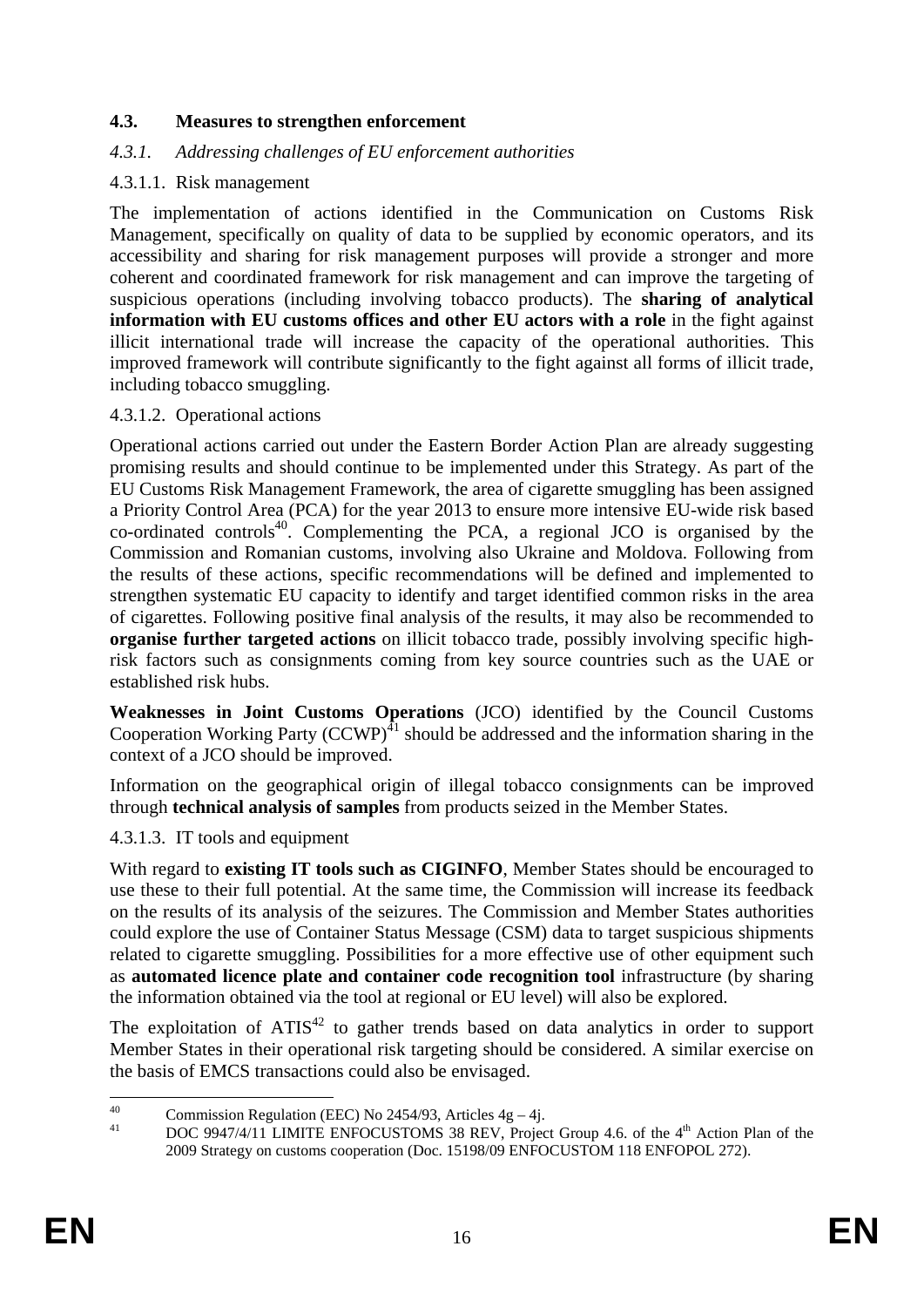**Customs modernisation**, including infrastructure and equipment, could possibly be better supported by EU structural funds in the future if EU Member States are aware and prioritise the objective in their national envelopes accordingly.

### <span id="page-16-0"></span>4.3.1.4. Cooperation between EU authorities

In addition to specific actions to improve sharing of risk information and greater exploitation of supply chain data through development of common risk management tools and methods at the EU level as identified in the Communication on Risk Management, the planned reform of the European Anti-fraud Office (OLAF) should pave the way for enhanced cooperation between OLAF, EUROPOL, EUROJUST and FRONTEX in the context of investigations<sup>43</sup>. The agreement found still needs to be formalised. The proposal for a reform of EUROPOL<sup>44</sup> has also paved the way for an enhanced information exchange for investigations.

Shared information and intelligence among the various authorities involved in the protection of the external borders contributes to preventing and fighting this particular type of crossborder crime. It is therefore important that OLAF and FRONTEX share intelligence under the EUROSUR system at EU level, and customs authorities take part and provide input at national level to the EUROSUR $45$  system.

#### <span id="page-16-1"></span>4.3.1.5. Specific problem area(s)

The specific and acute problem of **Greece** as a major entry point will be addressed in the context of the Task Force Greece<sup>46</sup> and the technical assistance provided to the reform of the General Secretariat for Public Revenue.

#### The Commission will

- organise further targeted actions both within the EU and/or with third countries using the most appropriate existing tools such as PCAs, regional and/or international JCOs;

- address the weaknesses identified in Joint Customs Operations;

- continue its work on scientific research and analytical methods in the fight against illicit tobacco trade;

- provide increased feedback to Member States regarding analysis of seizures;

- propose measures to interlink and gather, at central level, information obtained through automated licence plate and container code recognition tool, in order to make the information available to the other Member States;

- provide additional assistance to the customs authorities of the Member States to identify currently available and future programmes in order to support and modernise EU customs in terms of customs infrastructure, equipment (including for the Customs Laboratories), systems and services;

<sup>&</sup>lt;sup>42</sup> The Anti-Fraud Transit Information System is an AFIS application, see footnote 28.<br>COM(2011) 135 final.<br>44 COM(2011) 135 final.

 $^{44}$  COM(2013) 173 final.

<sup>45</sup> Commission Staff Working Document Determining the technical and operational framework of the European Border Surveillance System (EUROSUR) and the action to be taken for its establishment (SEC(2011)145 final).<br><sup>46</sup> This should include funding of additional customs equipment under Hercule II and III, and work with

the Greek national authorities in order to identify and remove weaknesses in controls.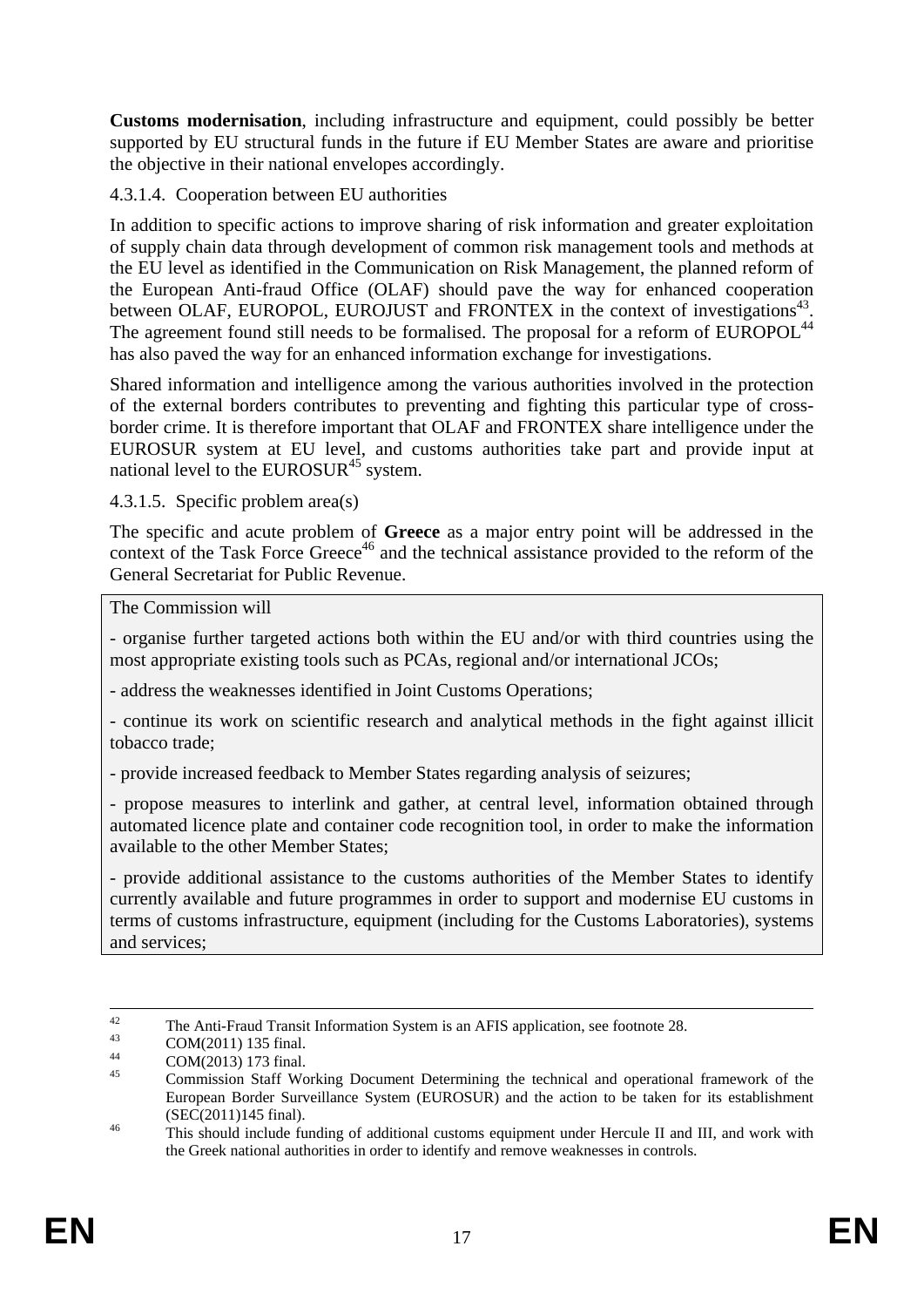- facilitate access as regards Member States use of available and future funding instruments and programmes;

- address the specific problems in Greece through appropriate action in the context of the Greece Task Force.

The Commission and the Member States should

- on the basis of the results of the PCA, define and implement recommendations to strengthen the EU capacity to identify cigarette smuggling.

The European Parliament and the Council should adopt

- as soon as possible, the pending review of the OLAF Regulation;

- the Commission's proposal for a reform of EUROPOL.

Member States should improve reporting in CIGINFO.

<span id="page-17-0"></span>4.3.1.6. Sharing of expertise and best practices

As a general measure, it is essential to **optimise and coordinate available resources** both at national and EU levels in order to reinforce enforcement capability and capacity. Specifically in the area of international cigarette smuggling, successful implementation of national strategies has contributed to the reduction of the illicit trade in a number of EU countries.

**Sharing of experience and expertise** can create important synergies and allow identifying the latest and most efficient technologies and methods both for prevention and detection purposes. This sharing of expertise, as well as a future pooling of resources are fundamental objectives of the future Customs and FISCALIS 2020 Programme<sup>47</sup>. These can also partially be supported in the fight against fraud through the Hercules III programme. The fight against cross-border criminal activity can also be supported through the Internal Security Fund, Instrument financial support for border management and the common visa policy<sup>48</sup>.

**Sharing of national practices in the fight against customs crime** (mainly smuggling) is undertaken in the Council Customs Cooperation Working Party. A specific group has undertaken to improve the possibilities to tackle the threat of serious and organised crime in tobacco smuggling, through new forms of cooperation and investigative techniques<sup>49</sup>.

A coordinated approach could also be considered for **trainings** for the different law enforcement staff on the specificities of trade in tobacco products, which is highly complex even in its legitimate form. Specific measures and experience sharing on **addressing corruption** could also be undertaken at EU level. For these purposes, the Commission should assist the Member States to organise staff exchanges between competent national authorities involved in anti-smuggling efforts.

The Commission will

- develop a specialised training module for law enforcement authorities, together with the Member States, CEPOL and (in the future) EUROPOL;

 $^{47}$  COM(2012) 464 final and COM(2012) 465 final.

The Project Group on Action 5.1 "To improve the possibilities to tackle the threat of serious and organised crime in tobacco smuggling, through new forms of cooperation and investigative techniques".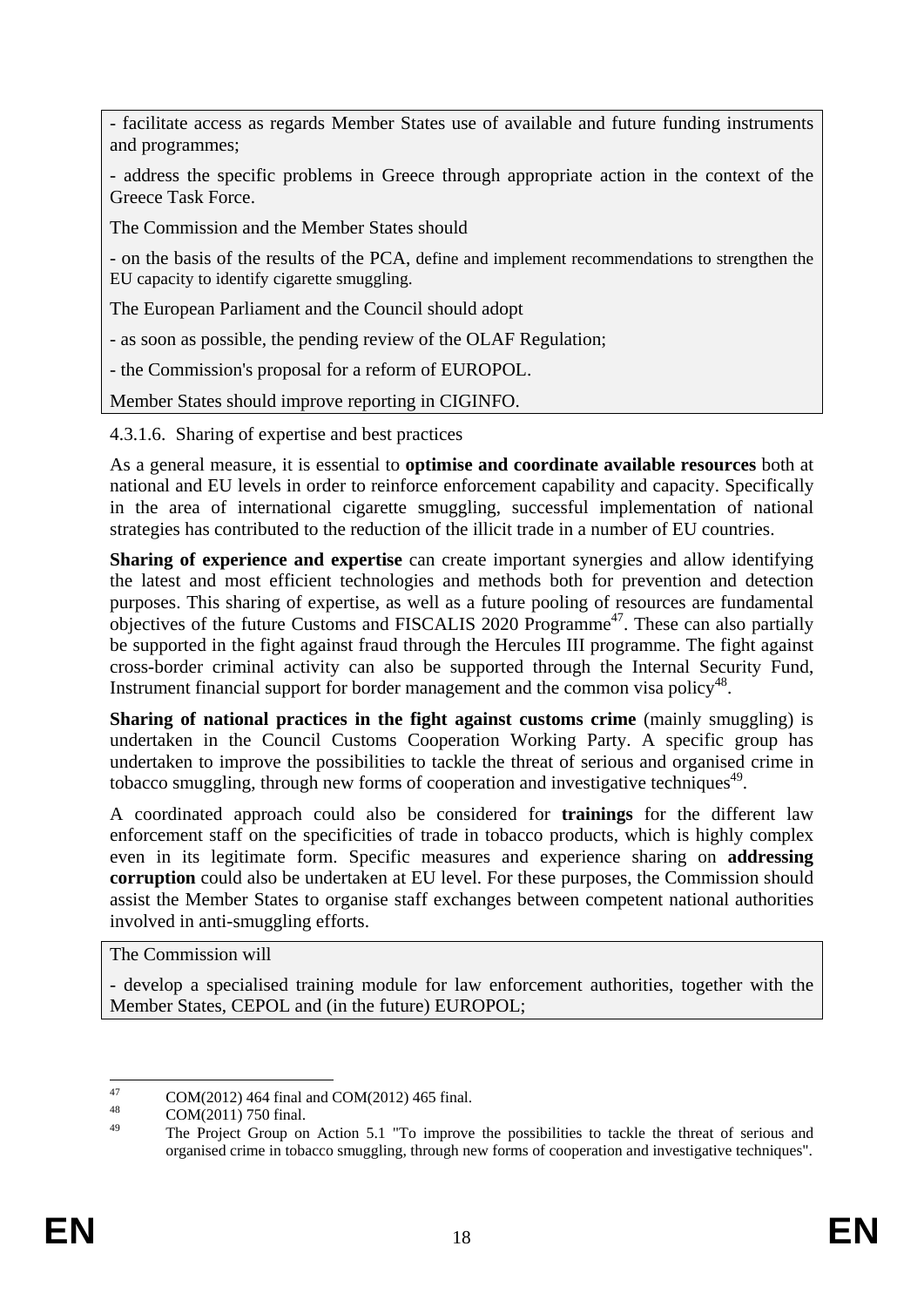- assist Member States in ensuring sharing of best practices in the fight against customs crime and fight against corruption, including by providing financial assistance from the Hercule programme for the purpose of staff exchanges.

### <span id="page-18-0"></span>*4.3.2. Enhance cooperation with major source and transit countries*

The main source and transit countries need to share information concerning their legal cigarette production and distribution, threat assessments and information related to organised crime, as well as cooperation and assistance in concrete investigations.

To this end, the EU has to make better use of and raise the problem within the existing frameworks of cooperation with China such as the existing framework created under the Customs cooperation and Mutual Administrative Assistance Agreement (CCMA $A^{50}$ ). The EU should also use the current and future Association Agreements with European Neighbourhood countries and the Stabilisation and Association agreements with the Western Balkans to their full potential. Thus, the issue should be raised systematically at the competent ministerial meetings under the Neighbourhood Policy as well as the High Level Seminars on Customs Cooperation. Steps should be taken to encourage harmonised approaches to convergence of excise structures and rates between neighbouring partner countries, through existing or newly established multilateral fora, to reduce to the minimum incentives for smuggling caused by disparities between countries.

Implementation of the Strategic Frameworks for customs cooperation with Russia, Ukraine and Moldova should continue, in particular in terms of setting up mechanisms allowing discussing cooperation on tackling customs fraud, including possible joint actions, and a similar Framework should be endorsed with Belarus. The negotiations of Administrative Cooperation Arrangements between OLAF and the Ukrainian and Moldovan Customs should be finalised by July 2013, and negotiations should start with Russia and Belarus.

Although there is no bilateral framework for cooperation with the UAE, the EU has to address the problem with the UAE at political level, in addition to reinforcing EU controls on consignments coming from the UAE and organising targeted operations.

The **EU should also continue providing technical and financial assistance** to the European Neighbourhood countries, Western Balkans and Turkey in order to fight against the illicit trade, including corruption in customs and other law enforcement authorities.

Also the **partnership and cooperation agreements with Vietnam, Malaysia and Singapore<sup>51</sup>** should serve as a basis for enhanced cooperation in the fight against organised crime. The proposed anti-fraud provisions in free trade agreements (FTA) with these countries must be used for enhanced cooperation in customs matters. Such anti-fraud provisions will be systematically proposed in all of the EU's international trade and/or cooperation agreements.

The entry into force and **implementation of the FCTC Protocol** will bring a new dimension to the fight against the illicit trade also at global level, through the track and trace regime and the Global information sharing focal point located at the WHO FCTC Secretariat, and also by enhancing judicial cooperation in criminal matters and mutual legal assistance in legal matters. Apart from the WHO itself, also the WCO and Interpol can play an important role in

 $50$  $^{50}$  OJ L 375, 23.12.2004, p. 20.

<sup>51</sup> The PCA with Vietnam was signed in June 2012, the negotiations with Singapore and Malaysia are advanced. Negotiations for the FTA with Singapore were concluded in December 2012.Negotiations on FTAs with the other countries are on-going.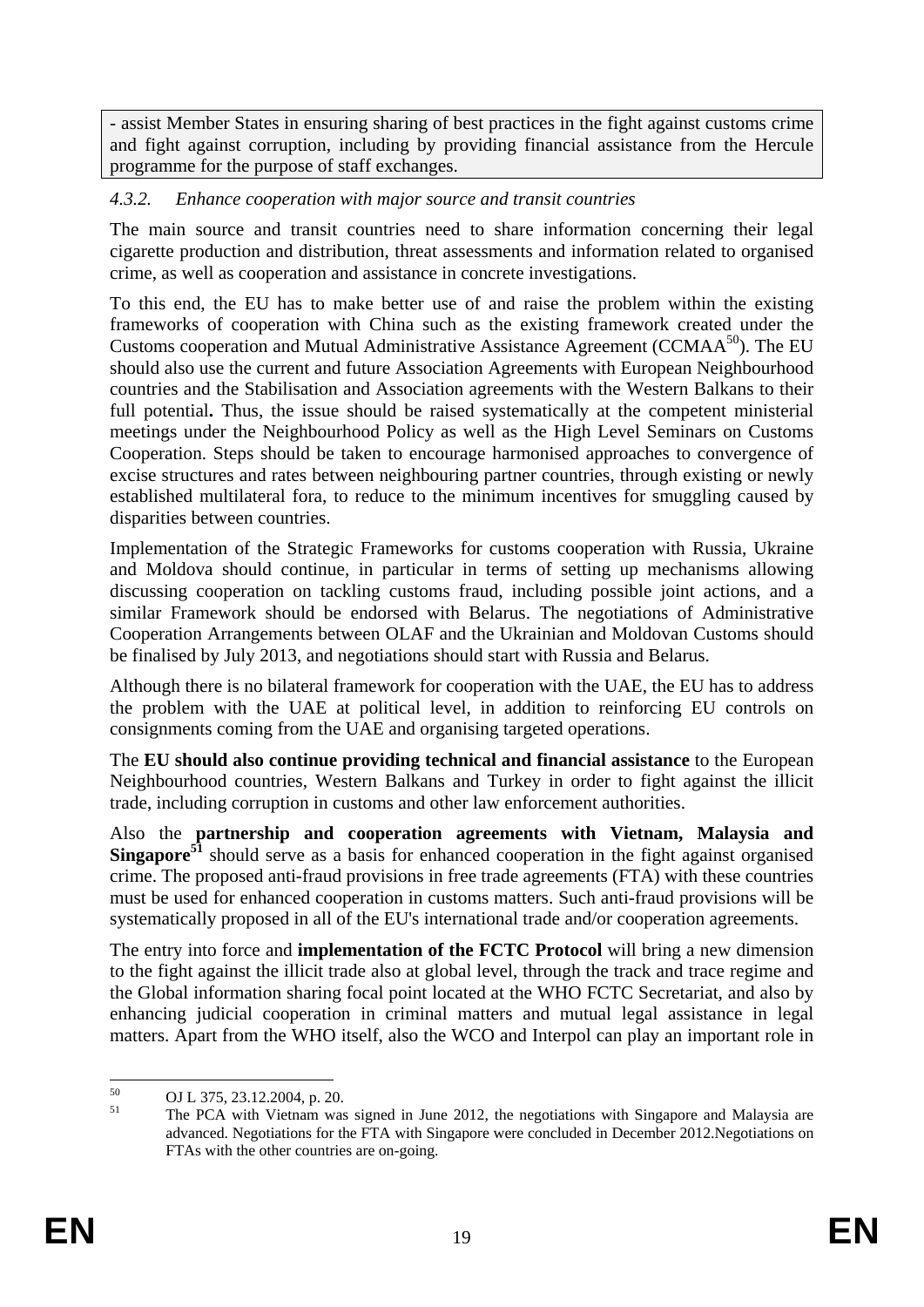encouraging their members to ratify and implement the FCTC Protocol and take efficient measures on that basis.

The Commission will

- intensify its work with China, European Neighbourhood countries, Russia, Western Balkans and Turkey in the areas of customs cooperation and the fight against cigarette smuggling;

- examine the usefulness of posting additional EU liaison officers to important source and transit countries;

- propose relevant anti-fraud provisions to be systematically included in the negotiating mandates for relevant international agreements;

- promote signature, ratification and implementation of the FCTC Protocol in particular by the main source countries, inter alia through a close cooperation with the WCO and a reinforced cooperation with Interpol and through financial support and technical assistance to the WHO FCTC Secretariat and non-EU countries.

The Commission and the European External Action Service (EEAS) will raise the problem of illicit tobacco traffic systematically at EU level with the main source and transit countries, in particular the UAE. The Commission will propose joint action plans between the EU and the main source countries.

The Commission will and the Member States should ensure cooperation with the Global information sharing focal point at the WHO FCTC Secretariat.

#### <span id="page-19-0"></span>**4.4. Strengthening sanctions**

In terms of disincentives, effective and dissuasive sanctions, including criminal sanctions are needed across the EU to successfully curb the illicit tobacco trade. The Commission will have an external study carried out on existing penalties in the Member States specifically relating to the illicit trade in tobacco products and in particular smuggling, and the way they are applied by the courts.

Several existing, more general initiatives already offer possibility to increase the disincentives to illicit tobacco trade. For one, the provisions of recently adopted WHO FCTC Protocol require Contracting Parties to adopt legislative and other measures to establish as unlawful a list of conducts under their national law, and to ensure that persons held liable for the unlawful conduct are subjected to effective, proportionate and dissuasive criminal or noncriminal sanctions. The study to be launched will also monitor compliance with the FCTC Protocol, and based on the results, the Commission will consider proposing legislative action.

Furthermore, the Commission has already proposed in July 2012 the adoption of a Directive on the fight against fraud to the Union's financial interests by means of criminal law ('PIF-Directive') $52$  harmonising the definitions of crimes, levels of minimum and maximum sanctions and periods of time limitations which still vary in the EU Member States. If taken up by Member States, this could contribute to the effort to tackle the problem of differing sanctions in the Member States. Furthermore, the Commission will propose in 2013 an approximation of the definitions of customs infringements and non-criminal sanctions.

<sup>52</sup> 

<sup>52</sup> COM(2012) 363 final, 2012/0193 (COD), Proposal for Directive of the European Parliament and the of Council on the fight against fraud to the Union's financial interests by means of criminal law.